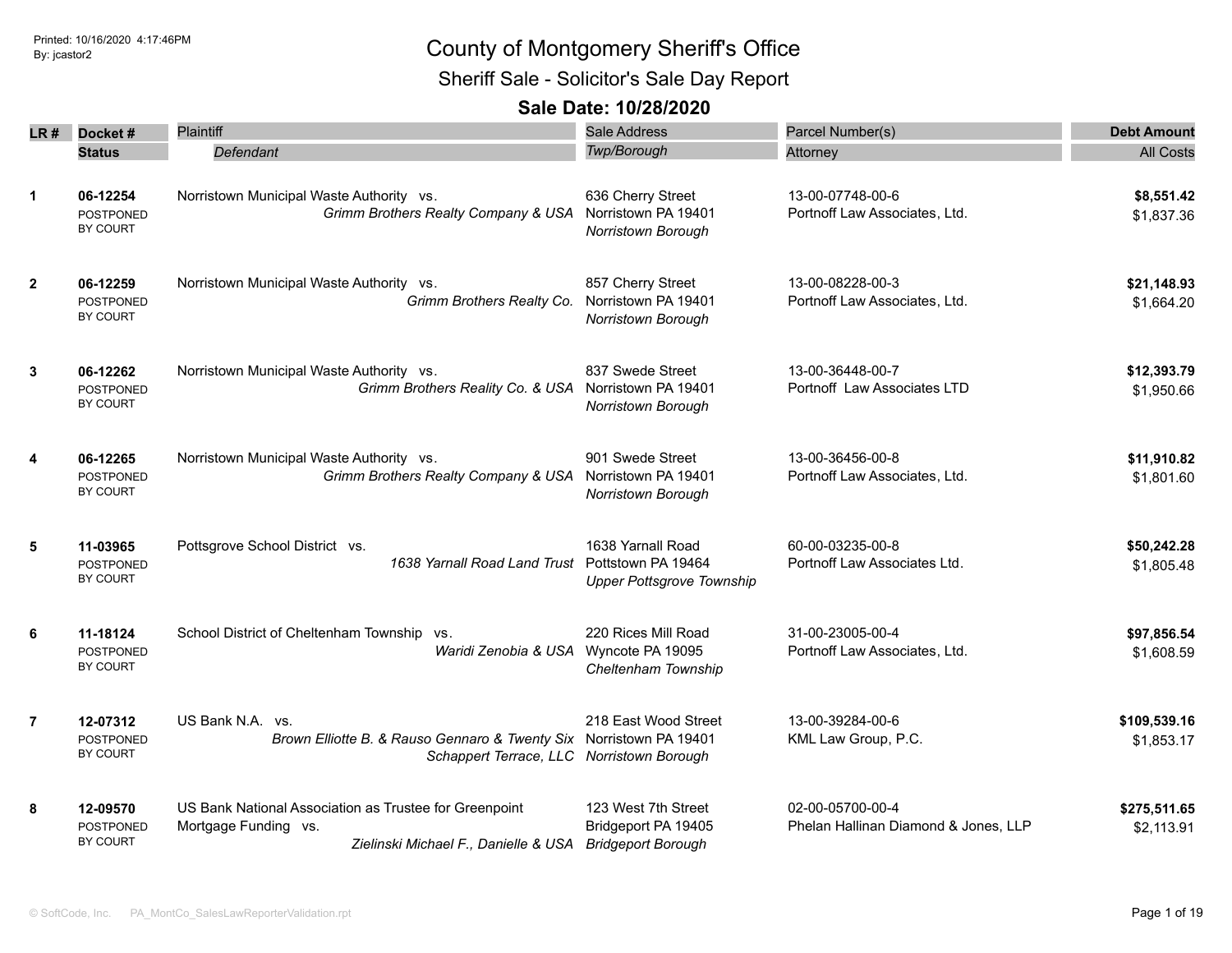Sheriff Sale - Solicitor's Sale Day Report

| LR # | Docket#<br><b>Status</b>                        | <b>Plaintiff</b><br>Defendant                                                                   | <b>Sale Address</b><br>Twp/Borough                                                     | Parcel Number(s)<br>Attorney                             | <b>Debt Amount</b><br><b>All Costs</b> |
|------|-------------------------------------------------|-------------------------------------------------------------------------------------------------|----------------------------------------------------------------------------------------|----------------------------------------------------------|----------------------------------------|
| 9    | 12-19853<br><b>POSTPONED</b><br>BY COURT        | School District of Upper Dublin vs.<br>Green Jacqueline Administratrix of the Estate of Mary    | 147 Girard Avenue<br>North Hills PA 19038<br>L. Hendrick (dec'd) Upper Dublin Township | 54-00-07240-00-5<br>Portnoff Law Associates Ltd          | \$4,222.22<br>\$1,433.00               |
| 11   | 12-23521<br><b>POSTPONED</b><br>BY COURT        | Pottsgrove School District vs.<br>Leck Michael J & Geri L Pottstown PA 19464                    | 294 South Sanatoga Road<br>Lower Pottsgrove Township                                   | 42-00-04321-00-2<br>Portnoff Law Associates, Ltd.        | \$21,059.08<br>\$1,634.73              |
| 12   | 13-01849<br><b>POSTPONED</b><br>BY COURT        | Borough of Pottstown and Pottstown Borough Authority<br>VS.<br>Reichert Stephen J. & Deborah A. | 122 East Third Street<br>Pottstown PA 19464<br>Pottstown Borough                       | 16-00-29244-00-8<br>Portnoff Law Associates, Ltd.        | \$2,714.33<br>\$1,447.99               |
| 13   | 13-01952<br><b>POSTPONED</b><br><b>BY COURT</b> | Pottstown Borough Authority and Borough of Pottstown<br>VS.<br>Christie Joseph B & Kathleen M   | 121 East Third Street<br>Pottstown PA 19464<br>Pottstown Borough                       | 16-00-29380-00-7<br>Portnoff Law Associates, Ltd.        | \$9,067.25<br>\$1,549.46               |
| 14   | 13-03519<br><b>POSTPONED</b><br>BY COURT        | U.S. Bank National Association vs.<br>Braxton, Edwin R.                                         | 532 Meadow Lane<br>Pennsburg PA 18073<br>Pennsburg Borough                             | 15-00-01664-05-8<br>McCabe, Weisberg & Conway, P.C.      | \$323,068.17<br>\$1,440.21             |
| 16   | 13-04566<br><b>POSTPONED</b><br>BY COURT        | Deutsche Bank National Trust Company vs.<br>Prempeh Anitra aka Anitra A. & Roberts Jimmie       | 1618 Rockwell Road<br>Abington PA 19001<br>Abington Township                           | 30-00-57372-00-9<br>Phelan Hallinan Diamond & Jones, LLP | \$153,723.81<br>\$2,588.46             |
| 18   | 13-13179<br><b>POSTPONED</b><br>BY COURT        | Upper Perkiomen School District vs.<br><b>Renninger Jeffrey</b>                                 | 2644 Geryville Pike<br>Pennsburg PA 18073<br><b>Upper Hanover Township</b>             | 57-00-00922-00-2<br>Portnoff Law Associates, Ltd.        | \$14,710.32<br>\$1,717.70              |
| 19   | 13-14019<br>POSTPONED<br>BY COURT               | Carisbrook Asset Holding Trust vs.<br>Tyler Beverly & USA                                       | 633 Highland Avenue<br>Jenkintown PA 19046<br>Abington Township                        | 30-00-28812-00-3<br>Milstead & Associates, LLC           | \$341,194.32<br>\$1,760.66             |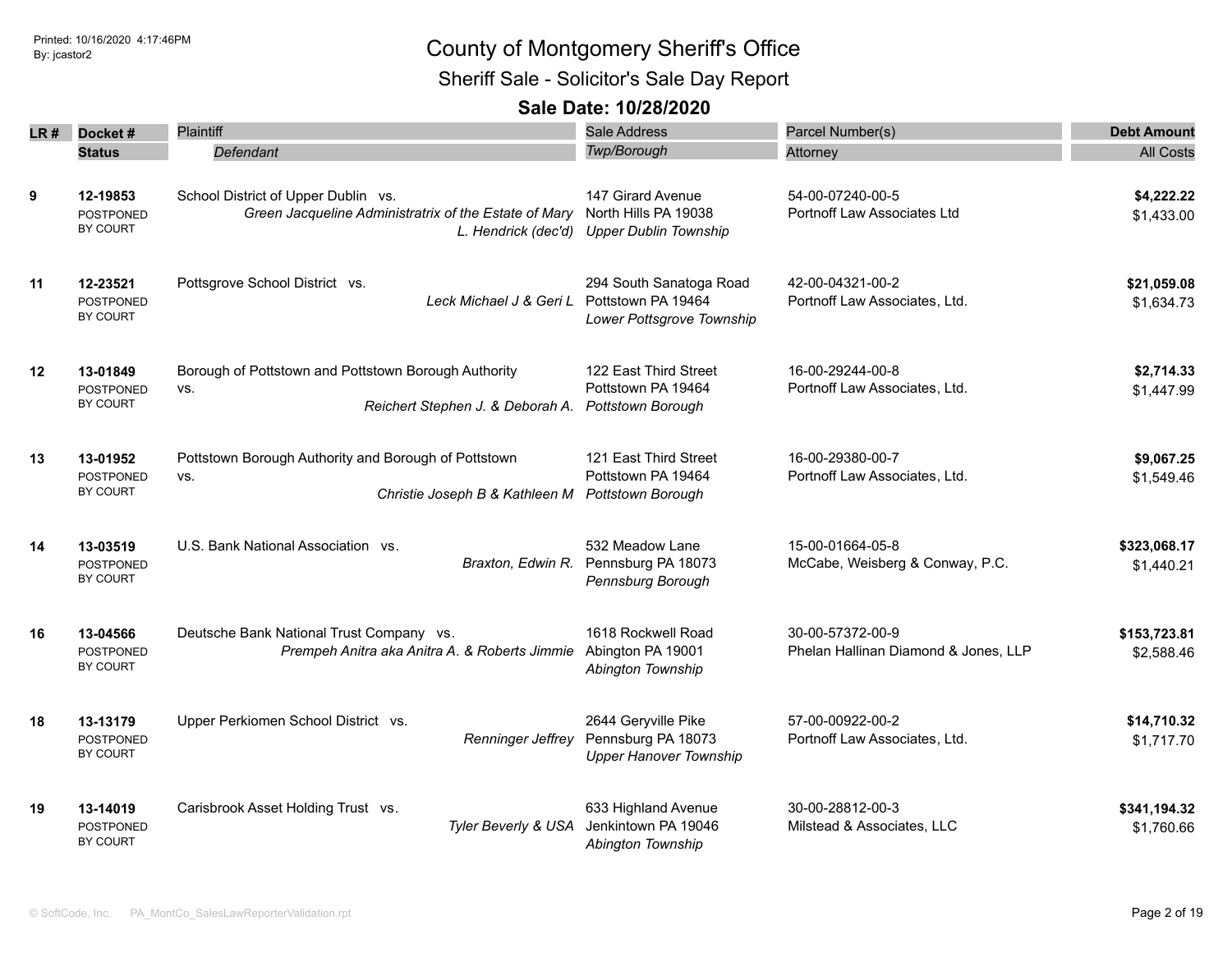### Printed: 10/16/2020 4:17:46PM By: jcastor2 County of Montgomery Sheriff's Office Sheriff Sale - Solicitor's Sale Day Report

|    | LR# Docket#                                     | Plaintiff                                                                        | <b>Sale Address</b>                                                                       | Parcel Number(s)                                         | <b>Debt Amount</b>           |
|----|-------------------------------------------------|----------------------------------------------------------------------------------|-------------------------------------------------------------------------------------------|----------------------------------------------------------|------------------------------|
|    | <b>Status</b>                                   | Defendant                                                                        | <b>Twp/Borough</b>                                                                        | Attorney                                                 | <b>All Costs</b>             |
| 21 | 13-28484<br><b>POSTPONED</b><br>BY COURT        | MTGLQ Investors, LP vs.<br>Bertino Carolyn L.                                    | 20 Meredith Road<br>Phoenixville PA 19460<br><b>Upper Providence</b><br>Township          | 61-00-03370-07-3<br>Powers Kirn, LLC                     | \$1,422,639.13<br>\$2,478.95 |
| 24 | 13-35851<br><b>POSTPONED</b><br>BY COURT        | Vist Bank vs.<br>Peta, Jr. Frank J. & Anna Marie                                 | 68 Madison Avenue<br>Bala Cynwyd PA 19004<br><b>Lower Merion Township</b>                 | 40-00-33872-00-9<br>Law Offices Of Joseph L. Haines LLC  | \$111,988.40<br>\$2,763.70   |
| 25 | 14-08912<br>POSTPONED<br>BY COURT               | Citizens Bank of Pennsylvania vs.                                                | 20 Wilson Boulevard<br>Mulhern Tina M Eagleville PA 19403<br>Lower Providence<br>Township | 43-00-15961-00-7<br>KML Law Group, P. C.                 | \$211,107.06<br>\$1,883.30   |
| 29 | 14-18922<br><b>POSTPONED</b><br>BY COURT        | CitiMortgage, Inc. vs.<br>Grasty Patricia & USA                                  | 1529 Saint James Place<br>Abington PA 19001<br>Abington Township                          | 30-00-63384-00-9<br>Powers Kirn, LLC                     | \$170,777.78<br>\$2,335.40   |
| 31 | 14-28869<br><b>POSTPONED</b><br><b>BY COURT</b> | Wells Fargo Bank, N.A. vs.<br>Tyson, Karen M; Eric aka Eric C. aka Eric T. & USA | 2030 Old Forty Foot Road<br>Harleysville PA 19438<br>Towamencin Township                  | 53-00-05973-10-3<br>Phelan Hallinan Diamond & Jones, LLP | \$993,493.48<br>\$2,411.82   |
| 33 | 15-03382<br><b>POSTPONED</b><br>BY COURT        | MTGLQ Investors, L.P. vs.<br>Panetta William C                                   | 37 Dale Drive<br>Royersford PA 19468<br><b>Upper Providence</b><br>Township               | 61-00-01209-00-8<br>Parker McCay P.A.                    | \$430,685.47<br>\$2,408.53   |
| 34 | 15-04831<br><b>POSTPONED</b><br>BY COURT        | Wilmington Savings Fund Society vs.<br><b>Woolbert Martin &amp; Susan</b>        | 520 Deerfield Drive<br>Norristown PA 19403-1202<br><b>Lower Providence</b><br>Township    | 43-00-02971-00-1<br>Phelan Hallinan Diamond & Jones, LLP | \$330,697.50<br>\$2,343.02   |
| 36 | 15-05757<br><b>POSTPONED</b><br><b>BY COURT</b> | Meadows Condominium Association vs.<br>Roscoe Linda D                            | 1610 Meadowview Lane<br>Mont Clare PA 19453<br><b>Upper Providence</b><br>Township        | 61-00-01662-78-8<br>Clemons Richter & Reiss, P.C.        | \$26,846.77<br>\$1,865.34    |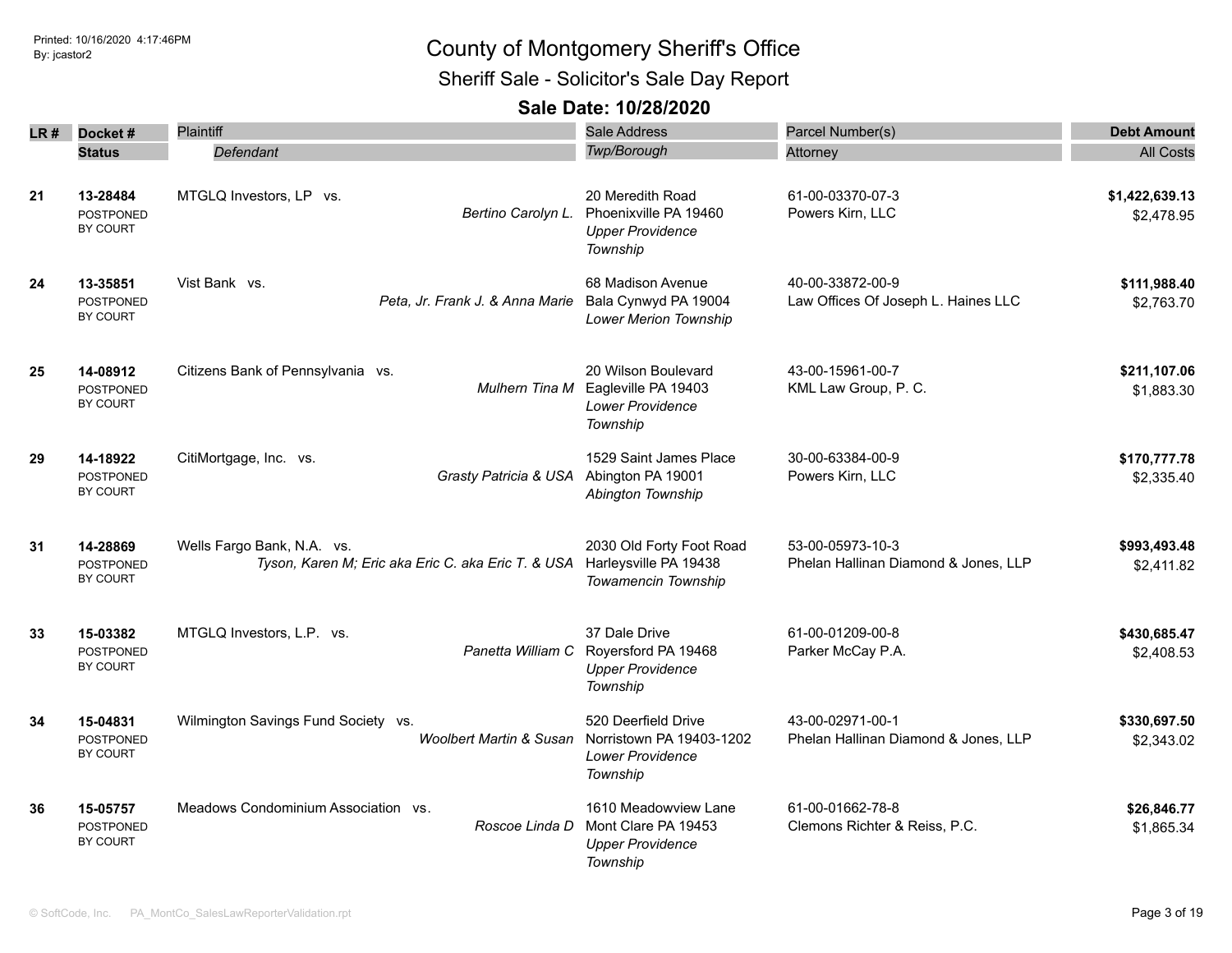Sheriff Sale - Solicitor's Sale Day Report

| LR# | Docket#                                         | Plaintiff                                                                     | Sale Address                                                                                      | Parcel Number(s)                                                    | <b>Debt Amount</b>         |
|-----|-------------------------------------------------|-------------------------------------------------------------------------------|---------------------------------------------------------------------------------------------------|---------------------------------------------------------------------|----------------------------|
|     | <b>Status</b>                                   | Defendant                                                                     | Twp/Borough                                                                                       | Attorney                                                            | <b>All Costs</b>           |
| 38  | 15-20342<br><b>POSTPONED</b><br>BY COURT        | Pottsgrove School District vs.<br>Kauffman Robert W.                          | Farmington Avenue<br>Upper Pottsgrove PA 19464<br><b>Upper Pottsgrove Township</b>                | 60-00-00646-00-5 (vac land only)<br>Portnoff Law Associates, Ltd.   | \$2,562.76<br>\$1,508.01   |
| 39  | 15-20575<br><b>POSTPONED</b><br>BY COURT        | School District of Cheltenham Township vs.<br>Cooke Kevin and Melba S.        | 48 Boncouer Road<br>Cheltenham PA 19012<br>Cheltenham Township                                    | 31-00-02821-00-1<br>Portnoff Law Associates, Ltd.                   | \$7,054.35<br>\$2,248.58   |
| 41  | 15-25451<br><b>POSTPONED</b><br><b>BY COURT</b> | Wilmington Savings Fund Society, FSB vs.<br>Knause Tabitha L & Thomas Scott A | 3152 Middle Creek Road<br>Gilbertsville PA 19525<br>New Hanover Township                          | 47-00-04972-00-3<br>KML Law Group, P. C.                            | \$299,660.05<br>\$1,682.96 |
| 43  | 16-00798<br><b>POSTPONED</b><br><b>BY COURT</b> | Wells Fargo Bank, N.A. vs.<br>Ackridge, Vernon D.                             | 8124 Hawthorne Lane<br>Cheltenham PA 19012<br>Cheltenham Township                                 | 31-00-13825-00-4<br>Powers Kirn, LLC                                | \$95,559.60<br>\$2,672.30  |
| 44  | 16-01365<br><b>POSTPONED</b><br>BY COURT        | Cascade Funding Mortgage Trust 2017-1 vs.<br>Dwojak Paula R.                  | 434 Moyer Road<br>Pottstown PA 19464<br><b>New Hanover Township</b>                               | 47-00-01896-00-1<br>Stern and Eisenberg P.C.                        | \$227,538.47<br>\$2,378.80 |
| 46  | 16-04840<br><b>POSTPONED</b><br>BY COURT        | Asian Bank vs.<br>613 Sonada Associates, LLC                                  | 613 West Cheltenham aka<br>613 Cheltenham Avenue<br>aka 613 City Line Ave<br>Elkins Park PA 19027 | 31-00-05488-00-7; 31-00-05491-00-4<br>Eisenberg, Gold & Agrawal, PC | \$576,462.70<br>\$2,486.48 |
| 47  | 16-09594<br><b>POSTPONED</b><br><b>BY COURT</b> | 1900 Capital Trust II vs.<br>Levin Curtis & Veronica                          | Cheltenham Township<br>117 Zane Avenue<br>Jenkintown PA 19046-5123<br>Abington Township           | 30-00-74964-00-3<br>Milstead & Associates, LLC                      | \$222,589.64<br>\$1,554.56 |
| 48  | 16-09921<br>POSTPONED<br><b>BY COURT</b>        | Pottstown School District vs.                                                 | 412 Walnut Street<br>Ray Donna Pottstown PA 19464<br>Pottstown Borough                            | 16-00-30028-00-7<br>Portnoff Law Associates LTD.                    | \$3,168.47<br>\$1,464.96   |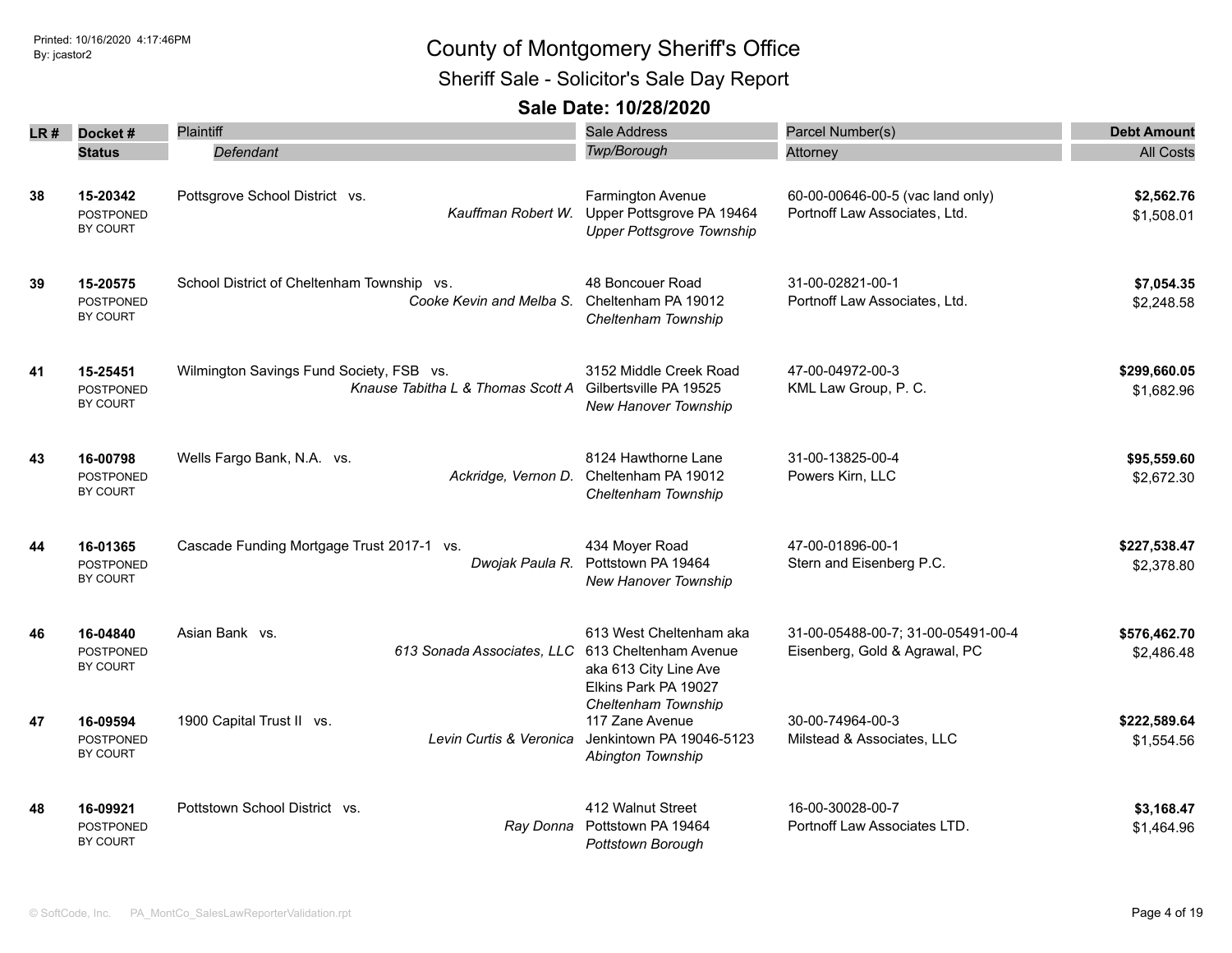Sheriff Sale - Solicitor's Sale Day Report

| LR # | Docket#                                  | Plaintiff                                                                                       | Sale Address                                                              | Parcel Number(s)                                  | <b>Debt Amount</b>         |
|------|------------------------------------------|-------------------------------------------------------------------------------------------------|---------------------------------------------------------------------------|---------------------------------------------------|----------------------------|
|      | <b>Status</b>                            | Defendant                                                                                       | Twp/Borough                                                               | Attorney                                          | <b>All Costs</b>           |
| 49   | 16-10707<br><b>POSTPONED</b><br>BY COURT | Pottstown School District vs.<br>Hudson, Dolores E.                                             | 535 Beech Street<br>Pottstown PA 19464<br>Pottstown Borough               | 16-00-01660-00-7<br>Portnoff Law Associates LTD.  | \$2,928.33<br>\$1,449.65   |
| 51   | 16-13608<br><b>POSTPONED</b><br>BY COURT | U.S. Bank National Association vs.<br>Randel William H & Hell Linda M aka Showaker Linda        | 105 Gerstley Road<br>Hatboro PA 19040<br>M aka Linda Horsham Township     | 36-00-04642-00-2<br>Manley Deas Kochalski, LLC    | \$264,623.74<br>\$2,608.80 |
| 52   | 16-13818<br><b>POSTPONED</b><br>BY COURT | Perkiomen Valley School District vs.<br>Cassari Jr. Jack R. & Leah                              | 4305 Gypsy Lane<br>Collegeville PA 19426<br>Skippack Township             | 51-00-01814-02-5<br>Portnoff Law Associates, Ltd. | \$15,136.56<br>\$2,456.23  |
| 53   | 16-14620<br><b>POSTPONED</b><br>BY COURT | Nationstar Mortgage, LLC vs.<br>Demkovitz Peter H & Laura aka Laura C                           | 8706 Marshall Road<br>Wyndmoor PA 19038<br>Springfield Township           | 52-00-11161-53-2<br>Powers Kirn & Associates, LLC | \$136,164.24<br>\$2,600.88 |
| 54   | 16-14835<br><b>POSTPONED</b><br>BY COURT | U.S. Bank Trust N.A. vs.<br>Cameron Anna a/k/a Anne Claire Gumina a/k/a Anne Havertown PA 19083 | 614 Haverford Road<br>J & Roger Lower Merion Township                     | 40-00-23928-00-8<br>Tucker Arensberg, P.C.        | \$400,928.28<br>\$2,261.95 |
| 56   | 16-15630<br><b>POSTPONED</b><br>BY COURT | Township of Upper Pottsgrove vs.<br>Edwards Jamesha K                                           | 1583 Laura Lane<br>Pottstown PA 19464<br><b>Upper Pottsgrove Township</b> | 60-00-01629-26-4<br>Portnoff Law Associates LTD.  | \$1,349.01<br>\$1,836.37   |
| 57   | 16-20557<br><b>POSTPONED</b><br>BY COURT | Upper Perkiomen School District vs.<br>Gravel Realty, L.P.                                      | 53 Gravel Pike<br>Red Hill PA<br><b>Upper Hanover Township</b>            | 57-00-01498-00-2<br>Portnoff Law Associates, Ltd. | \$36,218.43<br>\$1,502.84  |
| 58   | 16-22930<br>POSTPONED<br>BY COURT        | US Bank Trust National Association vs.<br>Organtini Christopher & Dawn                          | 555 East Main Street<br>Norristown PA 19401<br><b>Norristown Borough</b>  | 13-00-22176-00-5<br>Parker McCay P.A.             | \$47,652.14<br>\$1,831.90  |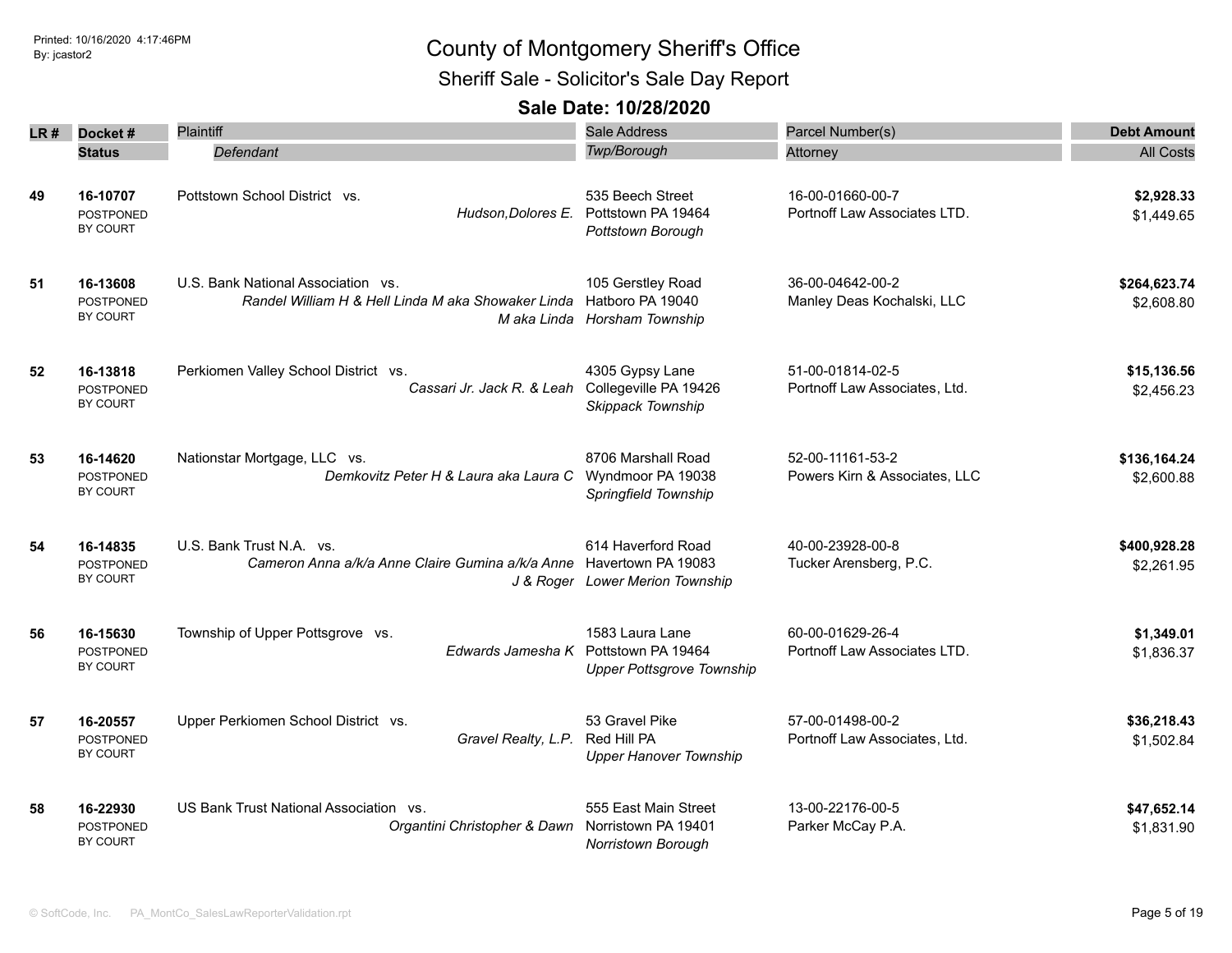Sheriff Sale - Solicitor's Sale Day Report

| LR# | Docket #                            | Plaintiff                                      | Sale Address                                        | Parcel Number(s)                     | <b>Debt Amount</b> |
|-----|-------------------------------------|------------------------------------------------|-----------------------------------------------------|--------------------------------------|--------------------|
|     | <b>Status</b>                       | Defendant                                      | Twp/Borough                                         | Attorney                             | <b>All Costs</b>   |
|     |                                     |                                                |                                                     |                                      |                    |
| 59  | 16-23296                            | MV051, LLC vs.                                 | 1506 Willow Avenue                                  | 31-00-28843-00-7                     | \$28,821.59        |
|     | <b>POSTPONED</b>                    | Case Carla M. aka Sorrells Carla               | Elkins Park PA 19027                                | Norris McLaughlin & Marcus, P.A.     | \$1,677.12         |
|     | BY COURT                            |                                                | Cheltenham Township                                 |                                      |                    |
| 60  | 16-25980                            | Wells Fargo Bank, N.A. vs.                     | 2896 East Walnut Street                             | 35-00-10945-00-9 &                   | \$180,456.50       |
|     | <b>POSTPONED</b>                    | Unknown Heirs of Jeanne Buzby aka Jeanne C.    | aka 2896 Walnut St                                  | 35-00-10944-90-1(vac land)           | \$2,539.30         |
|     | <b>BY COURT</b>                     | (Dec'd)                                        | Colmar PA 18915<br><b>Hatfield Township</b>         | Phelan Hallinan Diamond & Jones, LLP |                    |
| 61  | 16-26410                            | Wilmington Savings Fund Society, FSB vs.       | 415 West Eighth Street                              | 11-00-04620-00-4                     | \$198,013.22       |
|     | <b>POSTPONED</b>                    | Baumann Tracy L a/k/a Bauman Tracy L & Baumann | Lansdale PA 19446                                   | Mattleman, Weinroth & Miller, P.C.   | \$1,941.51         |
|     | BY COURT                            | Robert W. (Dec'd)                              | Lansdale Borough                                    |                                      |                    |
| 63  | 16-28052                            | Wilmington Trust National Association vs.      | 1144 Morgan Hill Drive                              | 57-00-01006-17-2                     | \$449,722.80       |
|     | <b>POSTPONED</b><br><b>BY COURT</b> | Baker April J & Thomas R                       | Pennsburg PA 18073<br><b>Upper Hanover Township</b> | KML Law Group, P.C.                  | \$1,786.49         |
|     |                                     |                                                |                                                     |                                      |                    |
| 64  | 16-28762                            | LSF10 Master Participation Trust vs.           | 201 Commons Lane                                    | 48-00-00611-00-7                     | \$340,727.65       |
|     | <b>POSTPONED</b>                    | <b>Brown William P</b>                         | Collegeville PA 19426                               | Richard M. Squire & Associates, LLC  | \$2,051.38         |
|     | <b>BY COURT</b>                     |                                                | Perkiomen Township                                  |                                      |                    |
| 66  | 17-00646                            | Bank of America, N.A. vs.                      | 122 Annabel Road                                    | 46-00-00009-05-3                     | \$755,921.60       |
|     | <b>POSTPONED</b><br><b>BY COURT</b> | Stevens Louis B aka Louis & Kim D              | North Wales PA 19454<br><b>Montgomery Township</b>  | KML Law Group, P. C.                 | \$1,931.72         |
|     |                                     |                                                |                                                     |                                      |                    |
| 67  | 17-01630                            | LSF10 Master Participation Trust vs.           | 572 East Main Street                                | 13-00-21644-00-6                     | \$86,413.19        |
|     | <b>POSTPONED</b><br><b>BY COURT</b> | Organtini, Dawn M. & Christopher A             | Norristown PA 19401                                 | Milstead & Associates, LLC           | \$1,979.06         |
|     |                                     |                                                | Norristown Borough                                  |                                      |                    |
| 70  | 17-07708                            | Pottstown School District vs.                  | 1151 Center Avenue                                  | 16-00-03132-00-2                     | \$4,695.82         |
|     | POSTPONED<br><b>BY COURT</b>        | <b>Petrecz Benedict F</b>                      | Pottstown PA 19464<br>Pottstown Borouah             | Portnoff Law Associates LTD.         | \$1,754.99         |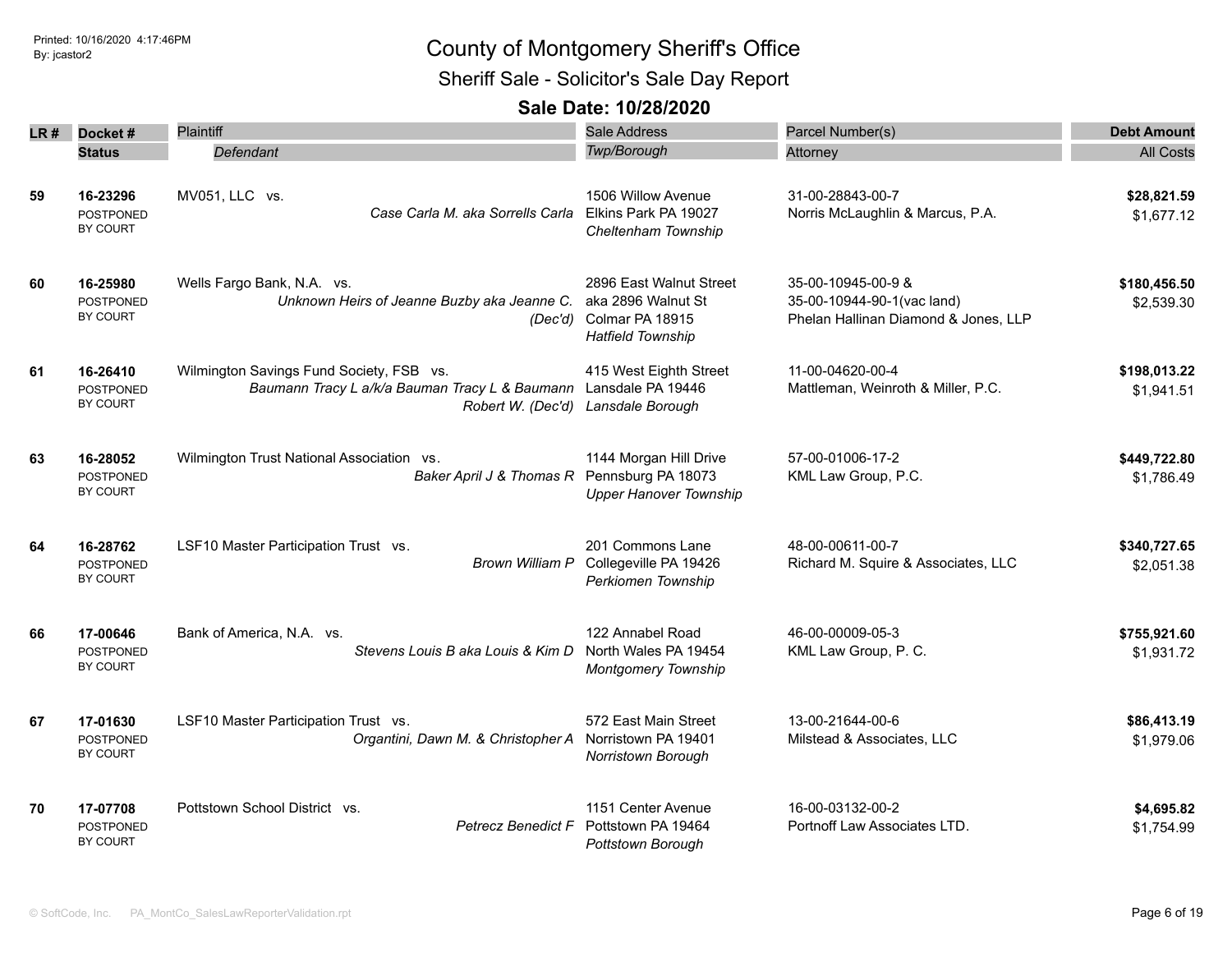Sheriff Sale - Solicitor's Sale Day Report

| LR # | Docket#                                  | Plaintiff                                                                                      | Sale Address                                                                        | Parcel Number(s)                                  | <b>Debt Amount</b>        |
|------|------------------------------------------|------------------------------------------------------------------------------------------------|-------------------------------------------------------------------------------------|---------------------------------------------------|---------------------------|
|      | <b>Status</b>                            | Defendant                                                                                      | Twp/Borough                                                                         | Attorney                                          | <b>All Costs</b>          |
| 71   | 17-09457<br><b>POSTPONED</b><br>BY COURT | Township of Upper Pottsgrove vs.<br>Hess Melissa D.                                            | 1280 North Hanover Street<br>Pottstown PA 19464<br><b>Upper Pottsgrove Township</b> | 60-00-01231-00-5<br>Portnoff Law Associates, Ltd. | \$2,170.77<br>\$2,010.88  |
| 72   | 17-15089<br><b>POSTPONED</b><br>BY COURT | School District of Cheltenham Township vs.<br>Jones Jazmin K.                                  | 1646 Hillcrest Road<br>Cheltenham PA 19012<br>Cheltenham Township                   | 31-00-14752-00-4<br>Portnoff Law Associates Ltd.  | \$9,764.48<br>\$2,779.55  |
| 76   | 17-15692<br><b>POSTPONED</b><br>BY COURT | Pottsgrove School District vs.<br><b>Brennan Thomas &amp; USA</b>                              | 117 Berks Street<br>Pottstown PA 19464<br><b>West Pottsgrove Township</b>           | 64-00-00406-00-7<br>Portnoff Law Associates Ltd.  | \$4,729.79<br>\$2,173.23  |
| 77   | 17-15950<br><b>POSTPONED</b><br>BY COURT | West Norriton Township vs.<br>Egbe Matthew I. & Ehime J.                                       | 122 Flannery Drive<br>Norristown PA 19403<br><b>West Norriton Township</b>          | 63-00-02263-23-9<br>Portnoff Law Associates Ltd.  | \$3,247.93<br>\$1,862.35  |
| 78   | 17-16755<br><b>POSTPONED</b><br>BY COURT | Township of Cheltenham vs.<br>Miller Yvonne O.                                                 | 1827 Cheltenham Avenue<br>Cheltenham PA 19012<br>Cheltenham Township                | 31-00-05686-00-7<br>Portnoff Law Associates, Ltd. | \$17,809.41<br>\$1,631.66 |
| 79   | 17-19678<br><b>POSTPONED</b><br>BY COURT | School District of Cheltenham Township vs.<br>Sims Duane M Executor of the Estate of Armita B. | 7715 Doe Lane<br>Cheltenham PA 19038<br>Sims Cheltenham Township                    | 31-00-08482-00-1<br>Portnoff Law Associates LTD.  | \$19,165.21<br>\$1,957.40 |
| 80   | 17-20762<br><b>POSTPONED</b><br>BY COURT | Pottstown School District vs.<br>Covington Samuel                                              | 952 Queen Street<br>Pottstown PA 19464<br>Pottstown Borough                         | 16-00-23244-00-5<br>Portnoff Law Associates, Ltd. | \$4,628.00<br>\$1,581.56  |
| 87   | 17-24431<br><b>POSTPONED</b><br>BY COURT | Township of Upper Pottsgrove vs.<br>Gentile Margaret                                           | 1906 Laura Lane<br>Pottstown PA 19464<br><b>Upper Pottsgrove Township</b>           | 60-00-01628-15-7<br>Portnoff Law Associates, Ltd. | \$1,379.02<br>\$1,831.45  |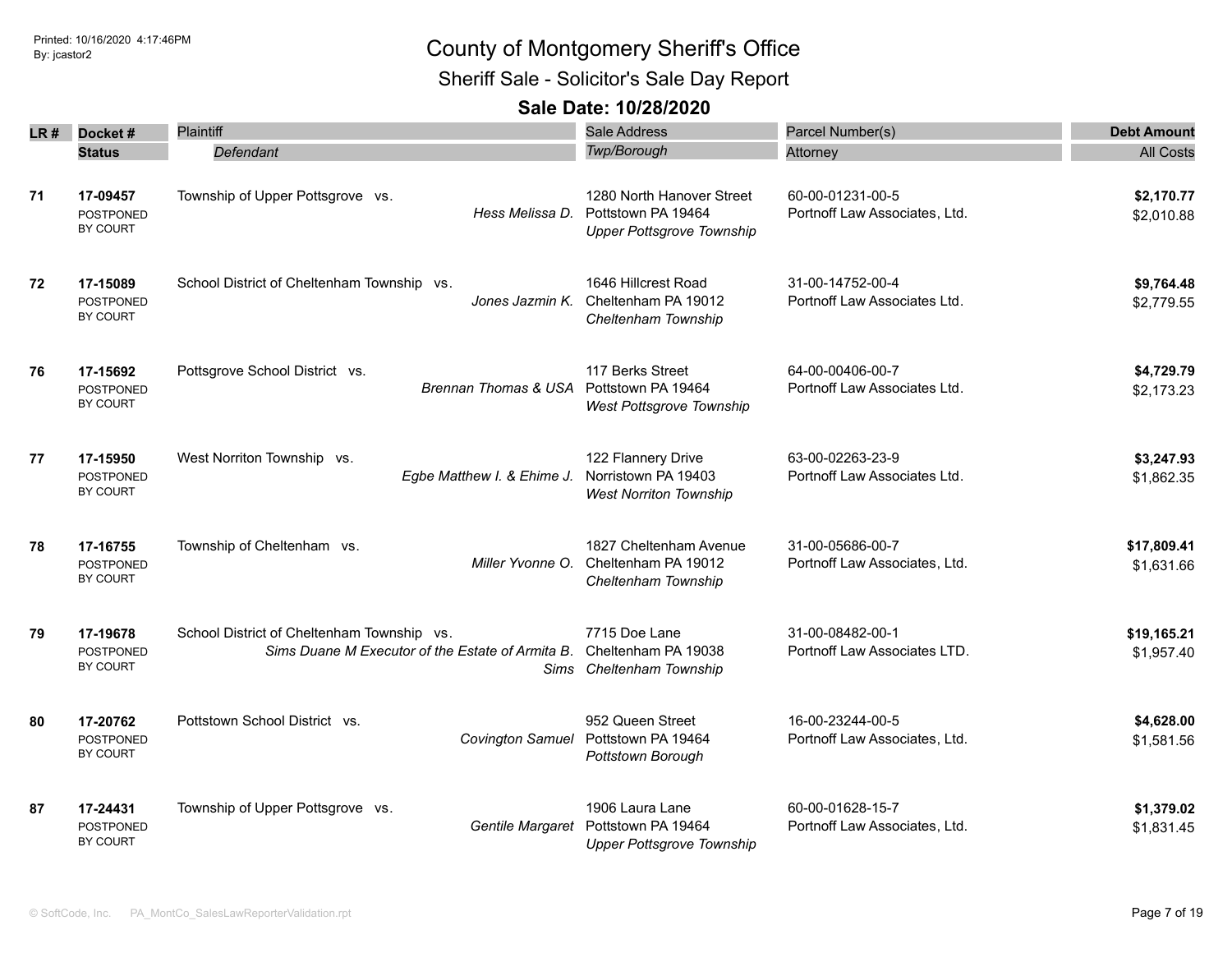Sheriff Sale - Solicitor's Sale Day Report

|    | $LR#$ Docket#                                   | <b>Plaintiff</b>                                                                                                                                                                               | Sale Address                                                                                                  | Parcel Number(s)                                   | <b>Debt Amount</b>         |
|----|-------------------------------------------------|------------------------------------------------------------------------------------------------------------------------------------------------------------------------------------------------|---------------------------------------------------------------------------------------------------------------|----------------------------------------------------|----------------------------|
|    | <b>Status</b>                                   | Defendant                                                                                                                                                                                      | Twp/Borough                                                                                                   | Attorney                                           | <b>All Costs</b>           |
| 88 | 17-26518<br>POSTPONED<br>BY COURT               | Upper Perkiomen School District vs.                                                                                                                                                            | 57 Gravel Pike<br>Gravel Realty, L.P. Red Hill aka Upper<br>Hanover PA 18076<br><b>Upper Hanover Township</b> | 57-00-01496-00-4<br>Portnoff Law Associates, Ltd.  | \$8,541.50<br>\$1,541.60   |
| 89 | 17-26582<br><b>POSTPONED</b><br>BY COURT        | Wilmington Savings Fund Society vs.<br>Crane III George H. aka George H. & Steinbach Huntingdon Valley PA<br>Florence J. & USA 19006                                                           | 3962 Short Lane<br>Lower Moreland Township                                                                    | 41-00-08398-00-3<br>Hladik Onorato & Federman, LLP | \$301,791.23<br>\$1,735.25 |
| 90 | 17-28311<br><b>POSTPONED</b><br>BY COURT        | Municipality of Norristown vs.                                                                                                                                                                 | 201 Haws Avenue<br>Knight, Richard G. Jr. Norristown PA 19401-4518<br><b>Norristown Borough</b>               | 13-00-16328-00-3<br>Portnoff Law Associates, Ltd.  | \$2,122.25<br>\$1,480.52   |
| 94 | 18-00601<br><b>POSTPONED</b><br>BY COURT        | Nationstar Morgage, LLC d/b/a Mr. Cooper vs.<br>Starr Kenneth D & Andrew M as Co-Executor of the Haverford PA 19041<br>Estate of Susan Starr Ginsburg aka Susan L. Starr Lower Merion Township | 100 Grays Lane Unit 303                                                                                       | 40-00-20173-20-8<br>Manley Deas Kochalski, LLC     | \$375,262.48<br>\$2,582.14 |
| 95 | 18-00772<br><b>POSTPONED</b><br>BY COURT        | Municipality of Norristown vs.<br>Eraho & Sterling Homes, L.L.C.                                                                                                                               | 512 High Street<br>Norristown PA 19401<br>Norristown Borough                                                  | 13-00-16712-00-6<br>Portnoff Law Associates, Ltd.  | \$1,268.98<br>\$1,638.44   |
| 96 | 18-00829<br><b>POSTPONED</b><br><b>BY COURT</b> | Municipality of Norristown vs.<br>Cianciulli & Sons Investments, L.L.C.                                                                                                                        | 1014 Stanbridge Street<br>Norristown PA 19401<br>Norristown Borough                                           | 13-00-34996-00-1<br>Portnoff Law Associates Ltd.   | \$1,368.18<br>\$1,645.88   |
| 97 | 18-00983<br><b>POSTPONED</b><br><b>BY COURT</b> | School District of Cheltenham Township vs.<br>Stocker Beatrice R                                                                                                                               | 200 West Mt. Carmel<br>Avenue<br>Glenside PA 19038<br>Cheltenham Township                                     | 31-00-19678-00-1<br>Portnoff Law Associates Ltd.   | \$7,426.43<br>\$1,764.41   |
| 99 | 18-02295<br>POSTPONED<br><b>BY COURT</b>        | Municipality of Norristown vs.<br><b>Haines Bruce</b>                                                                                                                                          | 1203 Locust Street<br>Norristown PA 19401<br>Norristown Borough                                               | 13-00-20780-00-6<br><b>Portnoff Law Associates</b> | \$4,218.17<br>\$1,471.46   |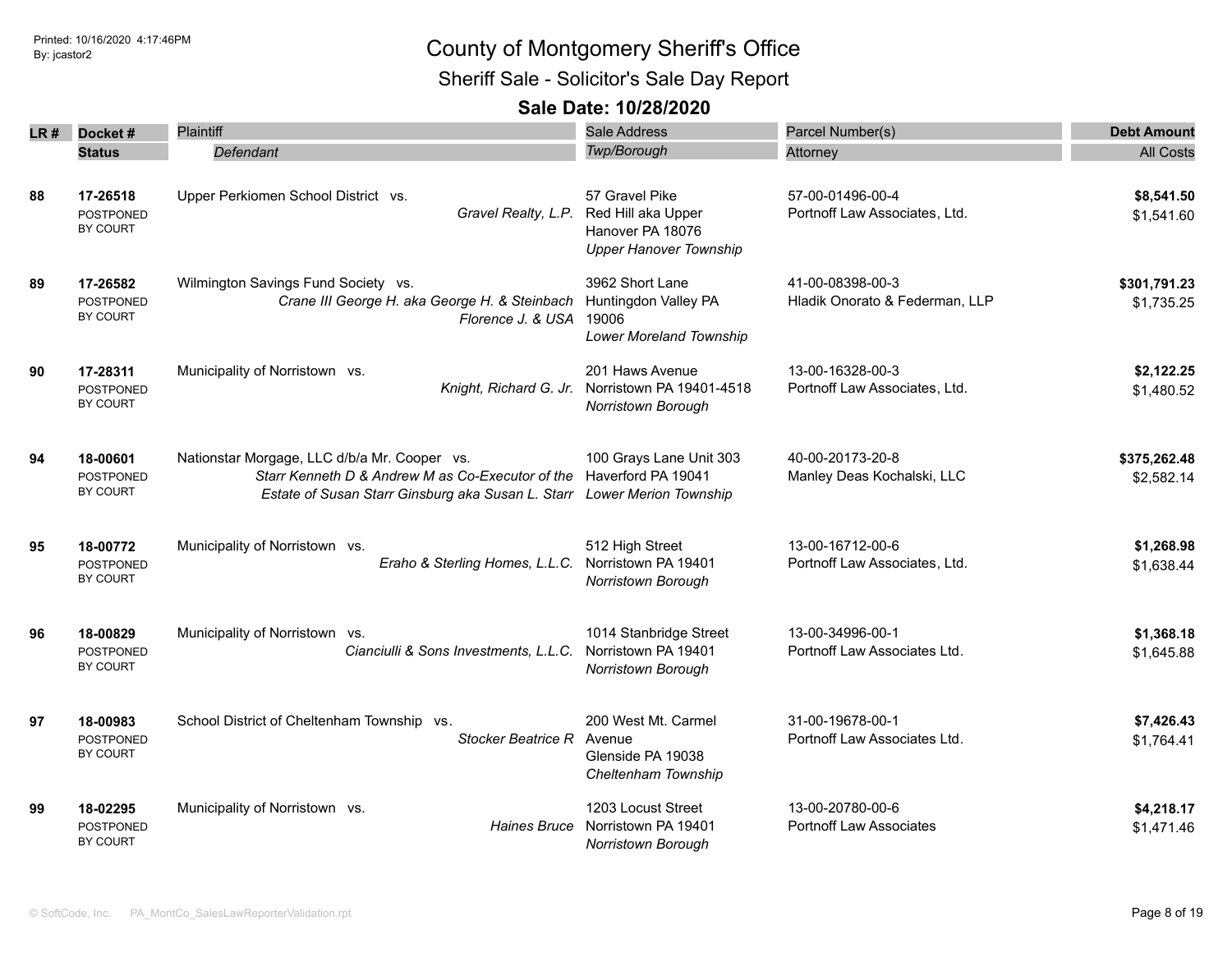Sheriff Sale - Solicitor's Sale Day Report

|     | $LR#$ Docket#                                   | <b>Plaintiff</b>                                                                                                                               | Sale Address                                                                                                   | Parcel Number(s)                                                                                                                      | <b>Debt Amount</b>         |
|-----|-------------------------------------------------|------------------------------------------------------------------------------------------------------------------------------------------------|----------------------------------------------------------------------------------------------------------------|---------------------------------------------------------------------------------------------------------------------------------------|----------------------------|
|     | <b>Status</b>                                   | Defendant                                                                                                                                      | <b>Twp/Borough</b>                                                                                             | Attorney                                                                                                                              | <b>All Costs</b>           |
| 101 | 18-02844<br><b>POSTPONED</b><br>BY COURT        | TD Bank, N.A. vs.<br>Paik, James H. & Young Joo aka Young J                                                                                    | 221 Marco Road<br>Elkins Park PA 19027<br>Abington Township                                                    | 30-00-41768-00-7<br>Duane Morris LLP                                                                                                  | \$371,339.22<br>\$1.685.18 |
| 102 | 18-03163<br><b>POSTPONED</b><br>BY COURT        | JP Morgan Chase Bank, National Association vs.<br>Penna, Lisa & Frank, U.S.A.                                                                  | 410 Norristown Road<br>Horsham PA 19044<br>Horsham Township                                                    | 36-00-08983-00-8<br>Phelan Hallinan Diamond & Jones, LLP                                                                              | \$692,134.66<br>\$2,347.92 |
| 103 | 18-03243<br><b>POSTPONED</b><br>BY COURT        | Sovereign Bank vs.<br>Breidenbach Scott F, Executor & Weber Richard L Pottstown PA 19464                                                       | 631 East High Street<br>(dec'd) Pottstown Borough                                                              | 16-00-15068-00-9<br>Hourigan, Kluger & Quinn, P.C.                                                                                    | \$156,469.18<br>\$1,615.23 |
| 107 | 18-07119<br><b>POSTPONED</b><br><b>BY COURT</b> | Citadel Federal Credit Union vs.<br>Thompson Melody C.                                                                                         | 650 Fawn Circle<br>King of Prussia PA 19406<br><b>Upper Merion Township</b>                                    | 58-00-06780-61-4<br>Fox Rothschild, LLP                                                                                               | \$189,716.34<br>\$1,834.68 |
| 109 | 18-07354<br><b>POSTPONED</b><br><b>BY COURT</b> | Lsf10 Master Particpation Trust vs.<br>David Cugno                                                                                             | 411 S Barry Ave &<br>Vacant Lots & 2 Vacant<br>Lots- Sunnyside Ave<br>Norristown PA 19403                      | 43-00-01285-00-4;43-00-01279-00-1;<br>43-00-01282-00-7;<br>43-00-14287-00-7; 43-00-14290-00-4<br>Phelan Hallinan Diamond & Jones, LLP | \$249,499.85<br>\$3,732.12 |
| 110 | 18-07703<br><b>POSTPONED</b><br>BY COURT        | Cascade 2017-1 Alternative Holdings, LLC vs.<br>Quarles James F & Michelle R Lansdale PA 19446                                                 | Norristown Borough<br>1801 Maple Circle<br><b>Worcester Township</b>                                           | 67-00-02133-00-5<br>Stern & Eisenberg, PC                                                                                             | \$325,216.97<br>\$1,504.88 |
| 111 | 18-07717<br><b>POSTPONED</b><br>BY COURT        | Anthium LLC vs.<br>The Unknown Heirs of Patricia A. Rogers (dec'd) & Norristown PA 19401<br>Griffin Rashid & Kennedy Julius Norristown Borough | 719 Stanbridge Street                                                                                          | 13-00-35560-00-4<br>KML Law Group, P.C.                                                                                               | \$56,974.40<br>\$2,078.99  |
| 115 | 18-08592<br><b>POSTPONED</b><br><b>BY COURT</b> | Wilmington Trust National Association vs.<br>Laffredo Michael                                                                                  | 200 Prince Frederick Street<br>Unit N <sub>2</sub><br>King of Prussia PA 19406<br><b>Upper Merion Township</b> | 58-00-15119-00-6<br>McCabe, Weisberg & Conway, LLC                                                                                    | \$130,464.72<br>\$1,743.23 |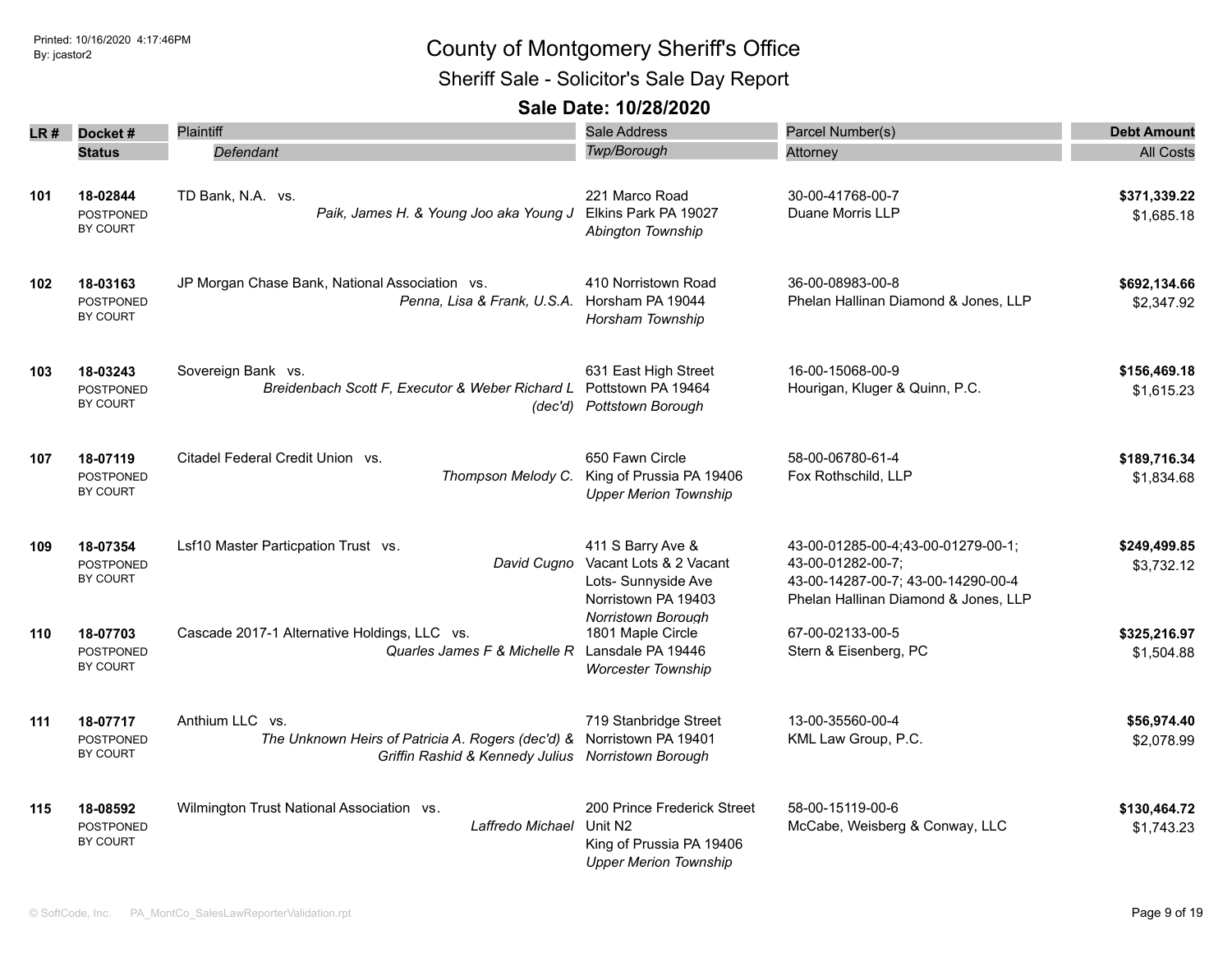Sheriff Sale - Solicitor's Sale Day Report

| LR # | Docket#<br><b>Status</b>                        | Plaintiff<br>Defendant                                                                                   | <b>Sale Address</b><br>Twp/Borough                                                   | Parcel Number(s)<br>Attorney                             | <b>Debt Amount</b><br><b>All Costs</b> |
|------|-------------------------------------------------|----------------------------------------------------------------------------------------------------------|--------------------------------------------------------------------------------------|----------------------------------------------------------|----------------------------------------|
| 119  | 18-13180<br>POSTPONED<br>BY COURT               | Nationstar Mortgage LLC vs.<br>Culbreath-Walton Deirdre L & Brian D. & John H & Norristown PA 19401-3504 | 1318 Arch Street<br>Unknown Heirs Norristown Borough                                 | 13-00-01816-00-7<br>Phelan Hallinan Diamond & Jones, LLP | \$141,784.85<br>\$2,547.83             |
| 120  | 18-13203<br><b>POSTPONED</b><br><b>BY COURT</b> | Colonial Savings, F.A. vs.                                                                               | 2714 Adams Court<br>Zonies Stuart North Wales PA 19454<br><b>Montgomery Township</b> | 46-00-00002-93-3<br>Richard M. Squire & Associates, LLC  | \$142,775.18<br>\$2,386.26             |
| 121  | 18-13286<br><b>POSTPONED</b><br>BY COURT        | Federal National Morgage Association vs.<br>Fulton Jr., Robert J aka Filton Robert J Jr                  | 790 North Hills Avenue<br>Glenside PA 19038<br><b>Upper Dublin Township</b>          | 54-00-12445-00-2<br>Parker McCay P.A.                    | \$233,469.00<br>\$1,900.62             |
| 122  | 18-13849<br><b>POSTPONED</b><br>BY COURT        | School District of Upper Dublin vs.<br>Lubitsky Maribeth                                                 | 1502 North Limekiln Pike<br>Jarrettown PA 19025<br><b>Upper Dublin Township</b>      | 54-00-10066-00-5<br>Portnoff Law Associates Ltd          | \$5,862.91<br>\$1,475.51               |
| 124  | 18-14442<br><b>POSTPONED</b><br>BY COURT        | Pottstown School District vs.<br>Clifford Gary P.                                                        | 560 Walnut Street<br>Pottstown PA 19464<br>Pottstown Borough                         | 16-00-30208-00-7<br>Portnoff Law Associates Ltd.         | \$3,424.31<br>\$1,541.30               |
| 126  | 18-16387<br>POSTPONED<br><b>BY COURT</b>        | Perkiomen Valley School District vs.<br>Long Harry & Betty (dec'd)                                       | 4 Fourth Avenue<br>Schwenksville PA 19473<br>Lower Frederick Township                | 38-00-00265-00-3<br>Portnoff Law Associates Ltd.         | \$5,183.58<br>\$1,674.35               |
| 127  | 18-17474<br><b>POSTPONED</b><br>BY COURT        | 20 CAP Fund I, LLC vs.<br>Pescatore Gwen & Ralph                                                         | 104 Village Drive<br>North Wales PA 19454<br><b>Montgomery Township</b>              | 46-00-03970-75-4<br>Stern & Eisenberg PC                 | \$172,509.34<br>\$2,135.28             |
| 132  | 18-20514<br>POSTPONED<br>BY COURT               | U.S. Bank National Association vs.<br>Zielinski Michael F. & Danielle                                    | 413 Hillview Road<br>King of Prussia PA 19406<br><b>Upper Merion Township</b>        | 58-00-10834-00-7<br>Stern & Eisenberg, PC                | \$285,941.08<br>\$2,594.89             |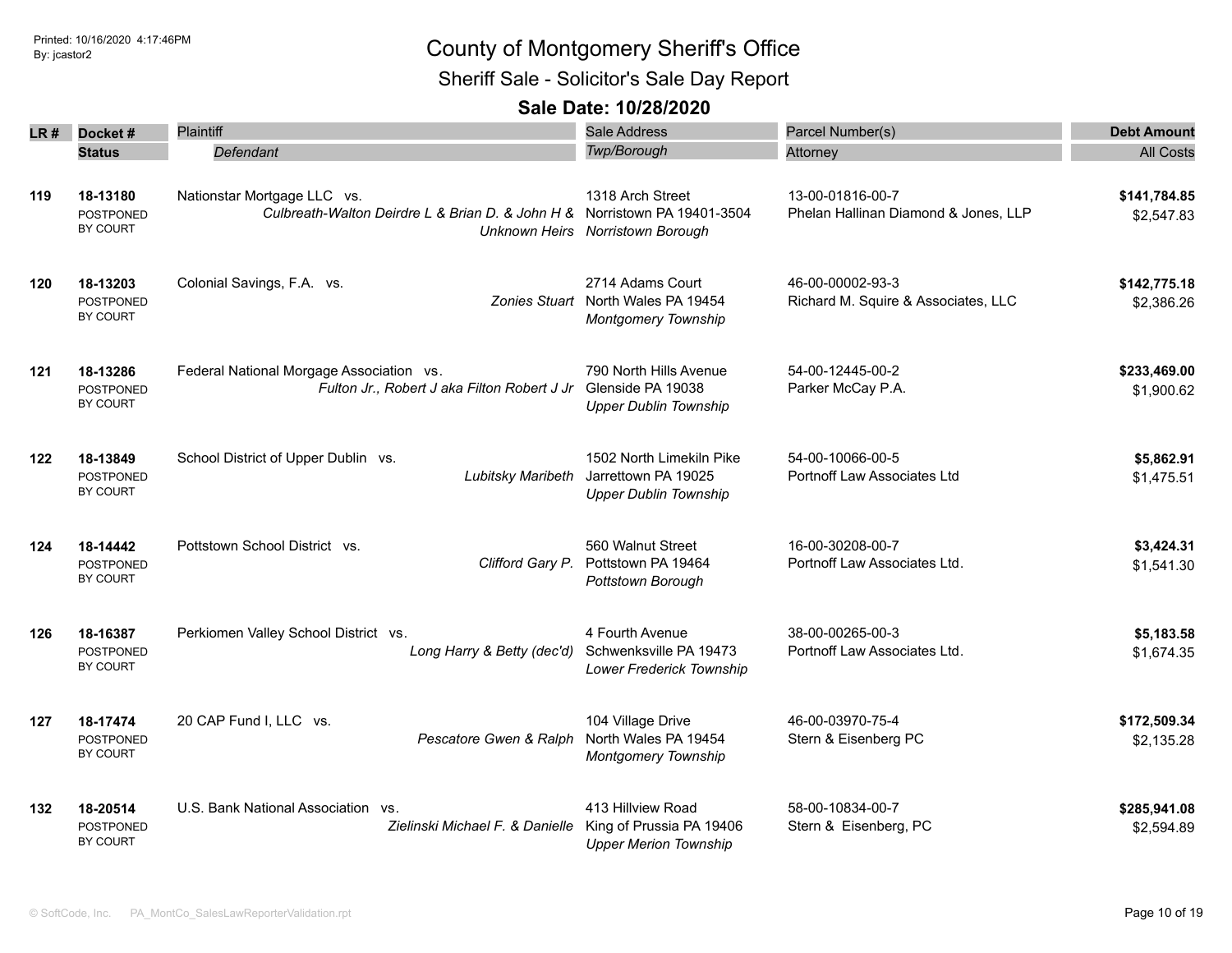Sheriff Sale - Solicitor's Sale Day Report

| LR # | Docket#                                         | Plaintiff                                                                                                                                       | <b>Sale Address</b>                                                                      | Parcel Number(s)                                         | <b>Debt Amount</b>         |
|------|-------------------------------------------------|-------------------------------------------------------------------------------------------------------------------------------------------------|------------------------------------------------------------------------------------------|----------------------------------------------------------|----------------------------|
|      | <b>Status</b>                                   | Defendant                                                                                                                                       | Twp/Borough                                                                              | Attorney                                                 | <b>All Costs</b>           |
| 135  | 18-22496<br><b>POSTPONED</b><br>BY COURT        | Wells Fargo Bank N.A. vs.<br>Moyer Michael D & Connie A                                                                                         | 597 Dotts Street<br>Pennsburg PA 18073<br>Pennsburg Borough                              | 15-00-00289-00-2<br>Phelan Hallinan Diamond & Jones, LLP | \$207,711.69<br>\$1,561.64 |
| 136  | 18-22556<br><b>POSTPONED</b><br><b>BY COURT</b> | Stearns Lending, LLC vs.<br>DiMenna Jacqueline E. & Lawson Michael G Sr. Gilbertsville PA 19525                                                 | 95 Fox Hollow Drive<br>Douglass Township                                                 | 32-00-04076-12-7<br>Stern & Eisenberg, P.C.              | \$433,194.80<br>\$1,652.43 |
| 137  | 18-23102<br><b>POSTPONED</b><br>BY COURT        | Lower Pottsgrove Township Municipal Authority vs.<br><b>Bennett Carolyn</b>                                                                     | 1608 Walnut Ridge<br>Pottstown PA 19464<br>Lower Pottsgrove Township                     | 42-00-05118-14-1<br>Portnoff Law Associates, Ltd.        | \$2,063.27<br>\$1,761.98   |
| 138  | 18-23135<br><b>POSTPONED</b><br>BY COURT        | WC Fund III, LLC vs.<br>Johnstone Lance                                                                                                         | 8109 Newbold Lane<br>Laverock PA 19038-7107<br>Cheltenham Township                       | 31-00-20260-00-4<br>Stivale Law Offices, PLLC            | \$56,032.71<br>\$2,179.74  |
| 139  | 18-23551<br><b>POSTPONED</b><br><b>BY COURT</b> | Lower Moreland Township School District vs.<br>Keyser Hill Anne C., formerly Anne C. Keyser,<br>Trustee under Trust Agreement dated May 8, 1991 | 1647 Republic Road<br>Huntingdon Valley PA<br>Lower Moreland Township                    | 41-00-07928-02-3<br>Portnoff Law Associates, Ltd.        | \$16,666.68<br>\$1,809.56  |
| 143  | 18-26359<br><b>POSTPONED</b><br>BY COURT        | The Grande at Riverview Condominium Association vs.<br>Conway Ryan                                                                              | 350 West Elm Street<br><b>Unit 3311</b><br>Conshohocken PA 19428<br>Conshohocken Borough | 05-00-02680-67-2<br>Stark & Stark                        | \$27,801.37<br>\$1,708.40  |
| 145  | 18-27365<br>POSTPONED<br>BY COURT               | Ocwen Loan Servicing, LLC vs.<br>O'Leary Kevin & Jenny Marie                                                                                    | 132 Winding Way<br>Telford PA 18969<br>Franconia Township                                | 34-00-04979-87-3<br>Stern & Eisenberg, P.C.              | \$232,015.06<br>\$2,353.79 |
| 148  | 18-27856<br>POSTPONED<br>BY COURT               | School District of Upper Dublin vs.<br>Smith Philip & Dana                                                                                      | 163 Jackson Avenue<br>North Hills PA 19038<br><b>Upper Dublin Township</b>               | 54-00-08845-00-2<br>Portnoff Law Associates Ltd.         | \$3,773.85<br>\$1,511.12   |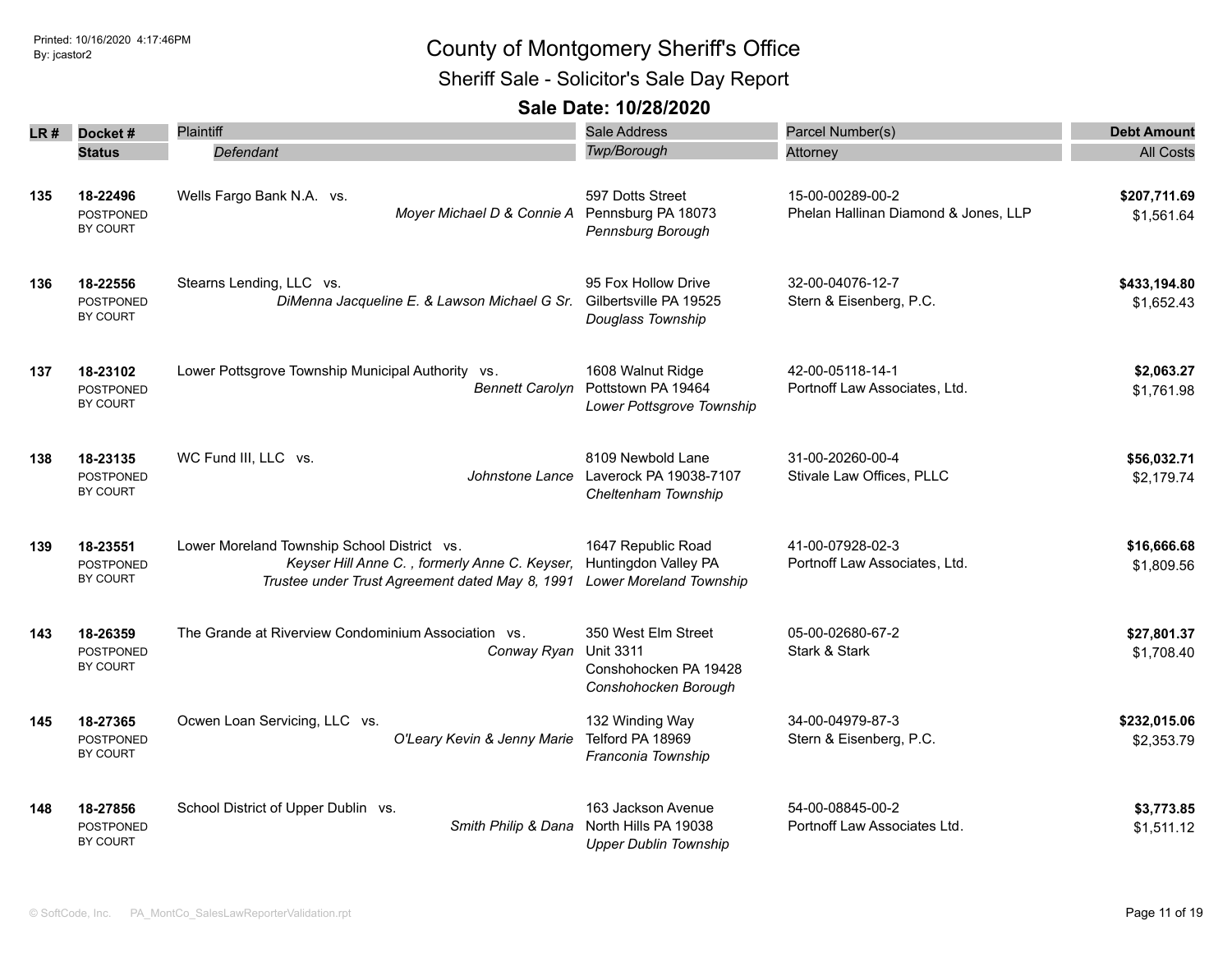### Printed: 10/16/2020 4:17:46PM By: jcastor2 County of Montgomery Sheriff's Office Sheriff Sale - Solicitor's Sale Day Report

| LR# | Docket#                             | Plaintiff                                                   | Sale Address                            | Parcel Number(s)                                       | <b>Debt Amount</b> |
|-----|-------------------------------------|-------------------------------------------------------------|-----------------------------------------|--------------------------------------------------------|--------------------|
|     | <b>Status</b>                       | Defendant                                                   | Twp/Borough                             | Attorney                                               | <b>All Costs</b>   |
|     |                                     |                                                             |                                         |                                                        |                    |
| 149 | 18-28301                            | Wilmington Savings Fund Society vs.                         | 2615 Philmont Avenue                    | 41-00-06961-00-9                                       | \$240,163.21       |
|     | POSTPONED                           | Sych Svetlana                                               | Huntingdon Valley PA                    | Phelan Hallinan Diamond & Jones, LLP                   | \$2,424.20         |
|     | BY COURT                            |                                                             | 19006                                   |                                                        |                    |
|     |                                     |                                                             | Lower Moreland Township                 |                                                        |                    |
| 151 | 18-28670                            | Citadel Servicing Corporation vs.                           | 968 Idlewild Road                       | 40-00-26484-00-8                                       | \$1,436,198.35     |
|     | <b>POSTPONED</b>                    | Robbins Holly Sue and Michael Edward                        | Gladwyne PA 19035                       | Richard M. Squire & Associates, LLC                    | \$2,323.20         |
|     | BY COURT                            |                                                             | Lower Merion Township                   |                                                        |                    |
|     |                                     |                                                             |                                         |                                                        |                    |
| 154 | 18-29943                            | Asian Bank vs.                                              | 103 Township Line Road                  | 30-00-67172-00-1, 30-00-67176-00-6,                    | \$582,416.54       |
|     | POSTPONED                           | Kang, Jessy                                                 | Jenkintown PA 19046                     | 30-00-20448-00-6                                       | \$3,166.36         |
|     | BY COURT                            |                                                             | Abington Township                       | Eisenberg, Gold & Agrawal, PC                          |                    |
|     |                                     |                                                             |                                         |                                                        |                    |
| 156 | 19-00619                            | Huntingdon Valley Bank vs.                                  | 515 North York Road                     | 59-00-19898-95-9                                       | \$111,730.37       |
|     | <b>POSTPONED</b>                    | Milks Thomas J & Corinne Ann                                | Unit 9E                                 | Berger Law Group, P.C.                                 | \$1,812.71         |
|     | <b>BY COURT</b>                     |                                                             | Willow Grove PA 19090                   |                                                        |                    |
|     |                                     |                                                             | <b>Upper Moreland Township</b>          |                                                        |                    |
| 158 | 19-01056                            | School District of Upper Moreland Township vs.              | 1115 Easton Road                        | 59-00-05497-00-6                                       | \$7,337.50         |
|     | POSTPONED                           | Mueller DDS, Kent L.                                        | Willow Grove PA 19090                   | Portnoff Law Associates Ltd.                           | \$1,701.80         |
|     | BY COURT                            |                                                             | <b>Upper Moreland Township</b>          |                                                        |                    |
|     |                                     |                                                             |                                         |                                                        |                    |
| 161 | 19-02653                            | Wells Fargo Bank vs.                                        | 305 Cambridge Drive                     | 61-00-01010-22-5                                       | \$73,613.01        |
|     | <b>POSTPONED</b><br><b>BY COURT</b> | Henshaw Barbara; Joseph S. aka Joseph S., Jr &              | Royersford PA 19468                     | Phelan Hallinan Diamond & Jones, LLP                   | \$2,092.43         |
|     |                                     |                                                             | <b>USA</b> Upper Providence<br>Township |                                                        |                    |
|     |                                     |                                                             |                                         |                                                        |                    |
| 162 | 19-03012                            | Superior Credit Union vs.                                   | 134 Little Road                         | 32-00-07401-04-6                                       | \$178,596.23       |
|     | <b>POSTPONED</b>                    | Reyes Angel L.III, Brandi R. & Jackson Amy                  | Sassamansville PA 19472                 | Wilson Law Firm                                        | \$1,677.48         |
|     | <b>BY COURT</b>                     |                                                             | Douglass Township                       |                                                        |                    |
|     |                                     |                                                             |                                         |                                                        |                    |
| 164 | 19-03297                            | LSF9 Master Participation Trust vs.<br><b>Miller Yvonne</b> | 302 Lorimer Drive<br>Wyncote PA 19095   | 31-00-18010-00-4<br>Law Offices of Weltman, Weinberg & | \$218,497.51       |
|     | POSTPONED<br>BY COURT               |                                                             | Cheltenham Township                     | Reis Co., LPA                                          | \$2,198.64         |
|     |                                     |                                                             |                                         |                                                        |                    |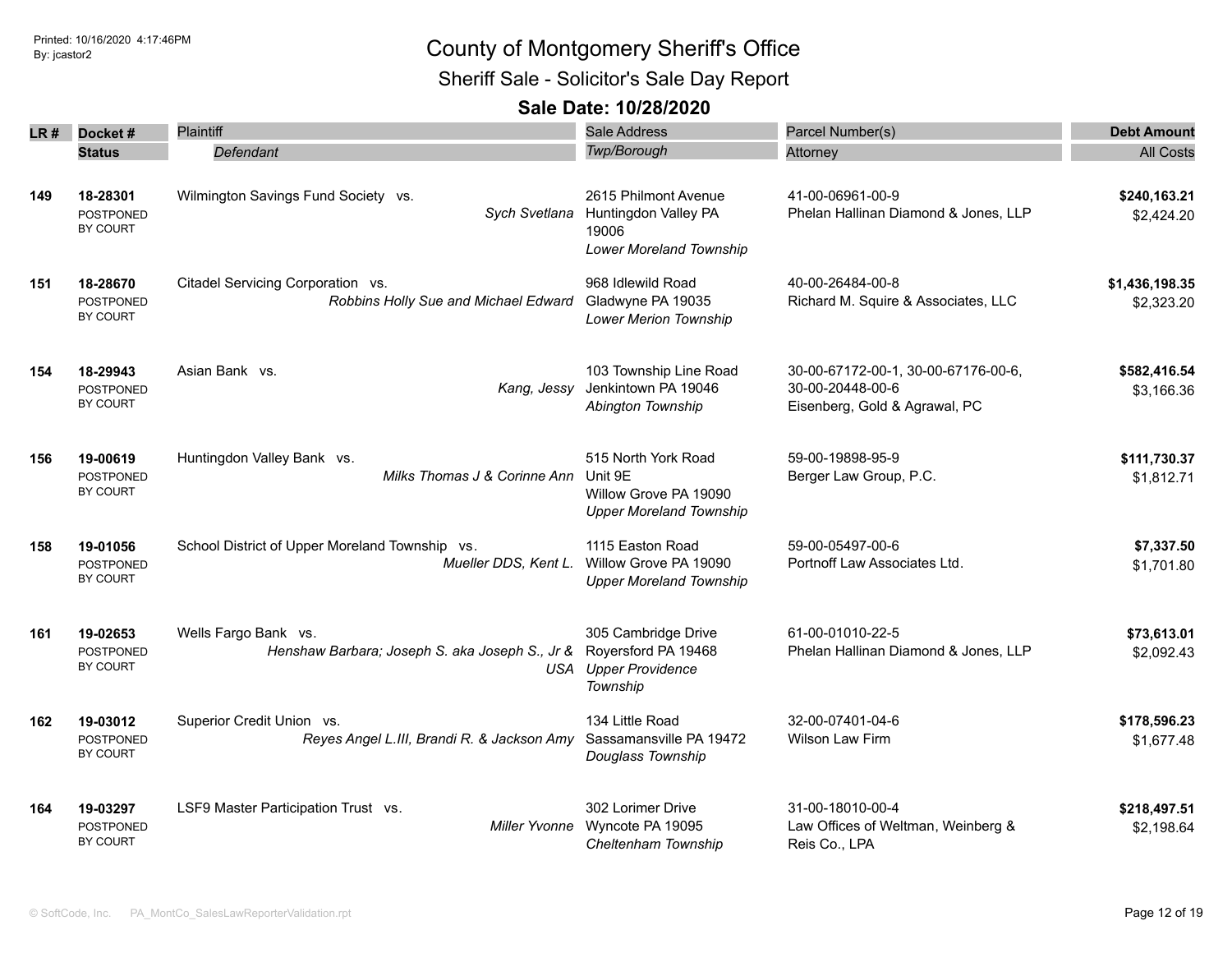## Sheriff Sale - Solicitor's Sale Day Report

| LR # | Docket#<br><b>Status</b>                                                                                                                                  | <b>Plaintiff</b><br>Defendant                                                                                                | Sale Address<br>Twp/Borough                                                                | Parcel Number(s)<br>Attorney                             | <b>Debt Amount</b><br><b>All Costs</b> |
|------|-----------------------------------------------------------------------------------------------------------------------------------------------------------|------------------------------------------------------------------------------------------------------------------------------|--------------------------------------------------------------------------------------------|----------------------------------------------------------|----------------------------------------|
| 168  | Wilmington Trust National Association vs.<br>19-04720<br>Philmont Avenue Lower Moreland, LP<br><b>POSTPONED</b><br>BY COURT                               |                                                                                                                              | 2381 Philmont Avenue<br>Huntingdon Valley PA<br>19006<br>Lower Moreland Township           | 41-00-06952-00-9<br>Ballard Spahr, LLP                   | \$7,045,245.79<br>\$3,184.34           |
| 169  | 19-04818<br><b>POSTPONED</b><br>BY COURT                                                                                                                  | 1 Oak Ventures LLC vs.                                                                                                       | 108 Victoria Court<br>Kolb, Stacey Ambler PA 19002<br><b>Upper Dublin Township</b>         | 54-00-16372-01-3<br>Shandyer LawFirm LLC                 | \$65,695.17<br>\$1,860.58              |
| 170  | 19-04825<br><b>POSTPONED</b><br>BY COURT                                                                                                                  | Wells Fargo Bank N.A. vs.<br>East Coast Investors, LLC Elkins Park PA 19027                                                  | 8210 Cadwalader Avenue<br>Cheltenham Township                                              | 31-00-04075-00-7<br>Phelan Hallinan Diamond & Jones, LLP | \$294,645.58<br>\$1,939.32             |
| 173  | 19-05043<br><b>POSTPONED</b><br>BY COURT                                                                                                                  | Wells Fargo Bank N.A. vs.<br>Henshaw Joseph S aka Joseph S Jr. & Barbara A &                                                 | 305 Cambridge Drive<br>Royersford PA 19468-2845<br><b>USA</b> Upper Providence<br>Township | 61-00-01010-22-5<br>Phelan Hallinan Diamond & Jones, LLP | \$238,839.03<br>\$2,168.32             |
| 174  | 19-05064<br><b>POSTPONED</b><br>BY COURT                                                                                                                  | U.S. Bank Trust National Association vs.<br>Howard Bruce D. & Melissa C.                                                     | 28 Brimfield Road<br>Norristown PA 19403<br><b>Lower Providence</b><br>Township            | 43-00-01774-00-1<br>Parker McCay P.A.                    | \$302,590.84<br>\$2,508.41             |
| 175  | 19-05166<br><b>POSTPONED</b><br>BY COURT                                                                                                                  | Reverse Mortgage Solutions, Inc. vs.<br>Ratkowski Edward A Jr. & Wilshinski Walter &<br>Unknown Heirs of Nardi Sylvia (dc'd) | 393 Evergreen Road<br>King of Prussia PA 19406<br><b>Upper Merion Township</b>             | 58-00-06730-00-7<br>RAS Citron LLC                       | \$277,138.88<br>\$3,087.20             |
| 177  | Citizens Bank, N.A. s/b/m to Citizens Bank of<br>19-05893<br>Pennsylvania vs.<br><b>POSTPONED</b><br>BY COURT<br>Arana Lyle C & Deborah Abington Township |                                                                                                                              | 1541 Fitzwatertown Road<br>Willow Grove PA 19090                                           | 30-00-21128-00-1<br>Law Office of Gregory Javardian, LLC | \$41,894.98<br>\$2,230.85              |
| 180  | 19-07421<br><b>POSTPONED</b><br><b>BY COURT</b>                                                                                                           | Wells Fargo Bank, N.A. vs.<br>Garon Daniel W                                                                                 | 1114 Limekiln Pike<br>Ambler PA 19002<br>Horsham Township                                  | 36-00-06604-00-2<br>Phelan Hallinan Diamond & Jones, LLP | \$186,006.54<br>\$1,950.90             |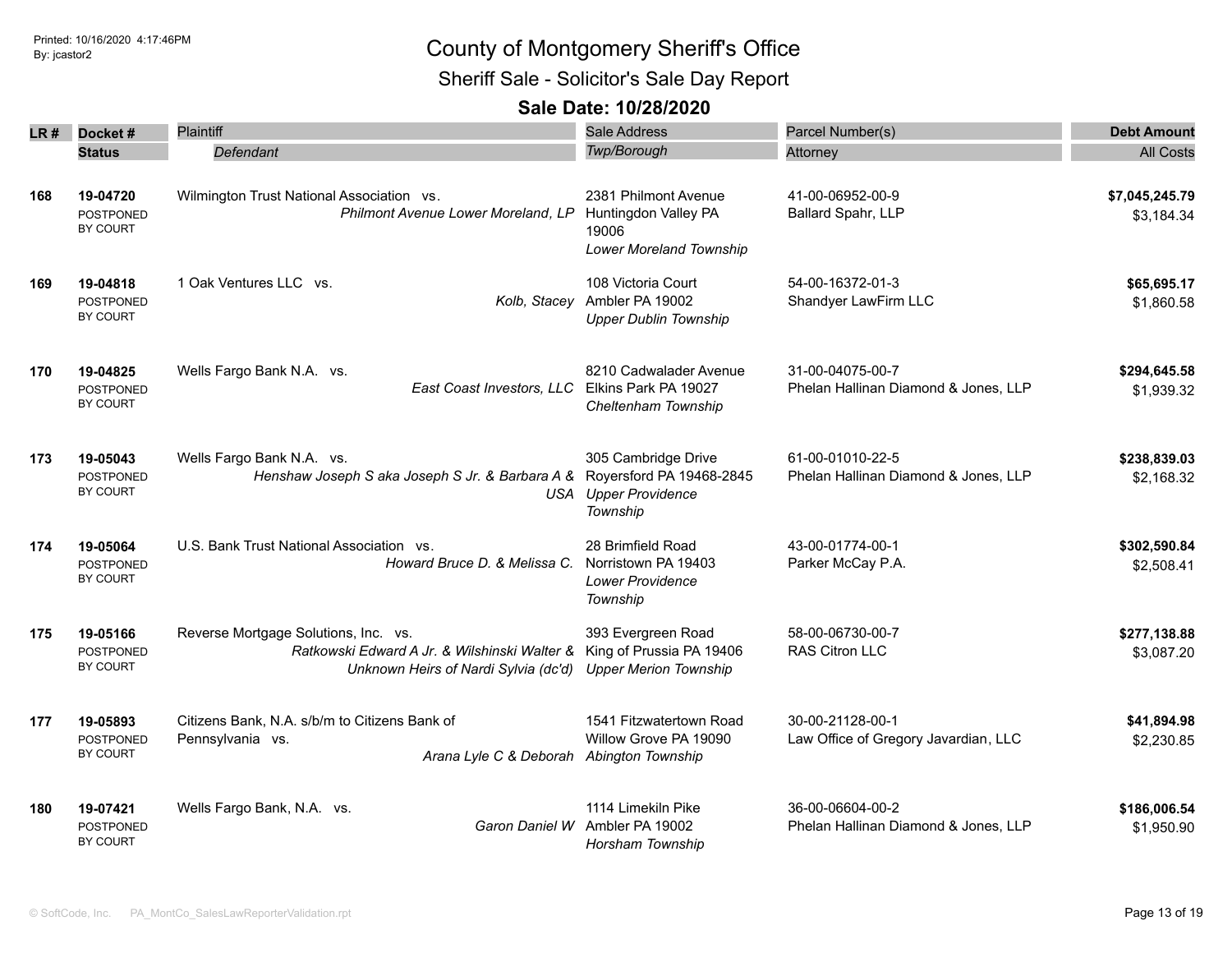Sheriff Sale - Solicitor's Sale Day Report

| LR# | Docket#                                         | Plaintiff                                                                                                           | Sale Address                                                                   | Parcel Number(s)                                         | <b>Debt Amount</b>         |  |
|-----|-------------------------------------------------|---------------------------------------------------------------------------------------------------------------------|--------------------------------------------------------------------------------|----------------------------------------------------------|----------------------------|--|
|     | <b>Status</b>                                   | Defendant                                                                                                           | Twp/Borough                                                                    | Attorney                                                 | <b>All Costs</b>           |  |
| 181 | 19-07468<br>POSTPONED<br>BY COURT               | NewRez, LLC vs.<br>Jones Kelly, in her capacity as heir of Charles L.<br>Sheldon a/k/a Charles Leroy Sheldon, et al | 820 Sandra Lane<br>East Norriton PA<br><b>East Norriton Township</b>           | 33-00-07575-49-2<br>RAS Citron LLC                       | \$132,354.44<br>\$1,640.68 |  |
| 185 | 19-12276<br><b>POSTPONED</b><br><b>BY COURT</b> | Wilmington Savings Fund Society, FSB vs.                                                                            | 1105 Church Road<br>Stanek A Brett Sumneytown PA 18084<br>Marlborough Township | 45-00-00387-00-9<br><b>RAS Citron LLC</b>                | \$83,572.35<br>\$1,831.88  |  |
| 187 | 19-12595<br>POSTPONED<br>BY COURT               | The Bank of New York Mellon vs.<br>Monteleone Susan L & Gerald T                                                    | 410 Ford Street<br>Bridgeport PA 19405<br><b>Bridgeport Borough</b>            | 02-00-02144-00-5<br>KML Law Group, P.C.                  | \$108,611.95<br>\$1,859.72 |  |
| 189 | 19-12772<br><b>POSTPONED</b><br><b>BY COURT</b> | Bank of America, N.A. vs.<br>Luber Justin K & Danielle aka Pudles Danielle                                          | 58 Twin Brooks Drive<br>Willow Grove PA 19090<br>Abington Township             | 30-00-21508-00-8<br>Powers Kirn, LLC                     | \$193,930.52<br>\$1,982.21 |  |
| 191 | 19-14083<br><b>POSTPONED</b><br><b>BY COURT</b> | Nationstar Mortgage, LLC d/b/a Champion Mortgage<br>Company vs.<br>Unknown Heirs et al                              | 501 Village Green Drive<br>Gilbertsville PA 19525-9502<br>Douglass Township    | 32-00-00423-02-2<br>Phelan Hallinan Diamond & Jones, LLP | \$154,920.36<br>\$2,340.79 |  |
| 192 | 19-15153<br>POSTPONED<br><b>BY COURT</b>        | All Credit Considered Mortgage, Inc. vs.<br>Neubauer Robin Beth & Keir                                              | 75 Brownstone Drive<br>Norristown PA 19401<br><b>East Norriton Township</b>    | 33-00-00963-30-9<br>Stern & Eisenberg PC                 | \$319,958.43<br>\$2,238.47 |  |
| 194 | 19-15811<br><b>POSTPONED</b><br><b>BY COURT</b> | M&T Bank vs.<br>Matta Jeffrey                                                                                       | 63 West Fifth Street<br>Pottstown PA 19464<br>Pottstown Borough                | 16-00-09600-00-5<br>KML Law Group, P.C.                  | \$114,188.59<br>\$1,533.95 |  |
| 197 | 19-16581<br>POSTPONED<br><b>BY COURT</b>        | M&T Bank vs.<br>Bell, Joseph M.                                                                                     | 1501 Sherwood Way<br>Lansdale PA 19446<br>Towamencin Township                  | 53-00-07337-52-1<br>KML Law Group, P.C.                  | \$7,129.64<br>\$2,091.48   |  |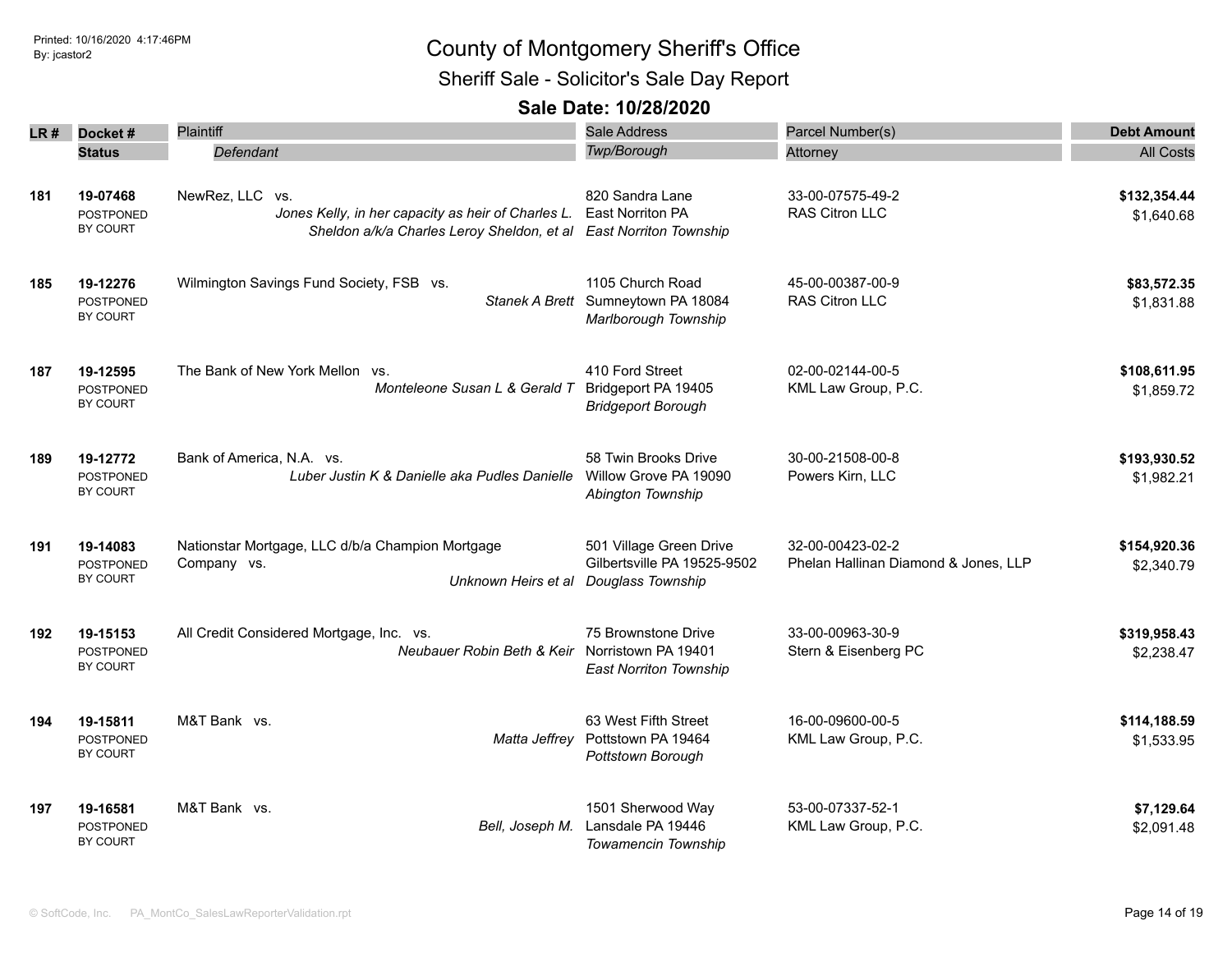Sheriff Sale - Solicitor's Sale Day Report

| LR# | Docket #                                        | Plaintiff                                                                     | Sale Address                                                                                                  | Parcel Number(s)                                         | <b>Debt Amount</b>         |
|-----|-------------------------------------------------|-------------------------------------------------------------------------------|---------------------------------------------------------------------------------------------------------------|----------------------------------------------------------|----------------------------|
|     | <b>Status</b>                                   | Defendant                                                                     | Twp/Borough                                                                                                   |                                                          | <b>All Costs</b>           |
|     |                                                 |                                                                               |                                                                                                               | Attorney                                                 |                            |
| 198 | 19-16677<br><b>POSTPONED</b><br>BY COURT        | Nationstar Mortgage LLC, d/b/a Champion Mortgage<br>Company vs.               | 1234 Thomson Road<br>Roslyn PA 19001<br>Szmit Mary T. Abington Township                                       | 30-00-66704-00-1<br><b>RAS Citron LLC</b>                | \$218,380.04<br>\$2,220.05 |
| 204 | 19-18121<br><b>POSTPONED</b><br>BY COURT        | Midfirst Bank vs.<br><b>Valerie Grimes</b>                                    | 1008 Thomas Barone<br>Street<br>Norristown PA 19401<br>Norristown Borough                                     | 13-00-28129-24-4<br>KML Law Group, P.C.                  | \$136,669.97<br>\$1,771.58 |
| 205 | 19-18134<br>POSTPONED<br>BY COURT               | Nationstar Mortgage LLC d/b/a Mr. Cooper vs.<br>Sucoloski Lynn & Sean         | 272 West Chestnut Street<br>Pottstown PA 19464<br>Pottstown Borough                                           | 16-00-06468-00-5<br>KML Law Group P.C.                   | \$149,371.64<br>\$2,412.33 |
| 208 | 19-18309<br><b>POSTPONED</b><br>BY COURT        | Citizens Bank, N.A. vs.<br>Burnetta Thomas E Jr                               | 120 North Bethlehem Pike<br>Unit 101 aka Apt A101<br>Fort Washington PA 19034<br><b>Upper Dublin Township</b> | 54-00-02380-10-4<br>Law Office of Gregory Javardian, LLC | \$67,203.46<br>\$1,809.63  |
| 212 | 19-18801<br><b>POSTPONED</b><br><b>BY COURT</b> | New Residential Mortgage Loan Trust vs.<br>Stewart Jennifer & Ian             | 42 West 4th Street<br>aka 42 West Fourth<br>Pottstown PA 19464<br>Pottstown Borough                           | 16-00-09900-00-2<br>Phelan Hallinan Diamond & Jones, LLP | \$84,457.51<br>\$1,835.85  |
| 215 | 19-19799<br><b>POSTPONED</b><br>BY COURT        | Wilmington Savings Fund Society, FSB<br>VS.<br>Hannan Abdul & Narzu           | 100 Avondale Drive<br>North Wales PA 19454<br><b>Montgomery Township</b>                                      | 46-00-00470-31-2<br><b>Hill Wallack LLP</b>              | \$732,027.82<br>\$2,159.61 |
| 216 | 19-20008<br><b>POSTPONED</b><br>BY COURT        | Quicken Loans Inc. vs.<br>Forgrove Arlean                                     | 1926 Clearview Avenue<br>Norristown PA 19403<br><b>West Norriton Township</b>                                 | 63-00-01357-00-2<br>Stern & Eisenberg, P.C.              | \$142,139.96<br>\$2,146.19 |
| 219 | 19-20124<br>POSTPONED<br>BY COURT               | Lakeview Loan Servicing, LLC vs.<br>Minkler Christopher and Danielle Margaret | 11 West Fifth Street<br>Pottstown PA 19464<br>Pottstown Borough                                               | 16-00-09524-00-9<br>Phelan Hallinan Diamond & Jones, LLP | \$83,789.16<br>\$1,980.96  |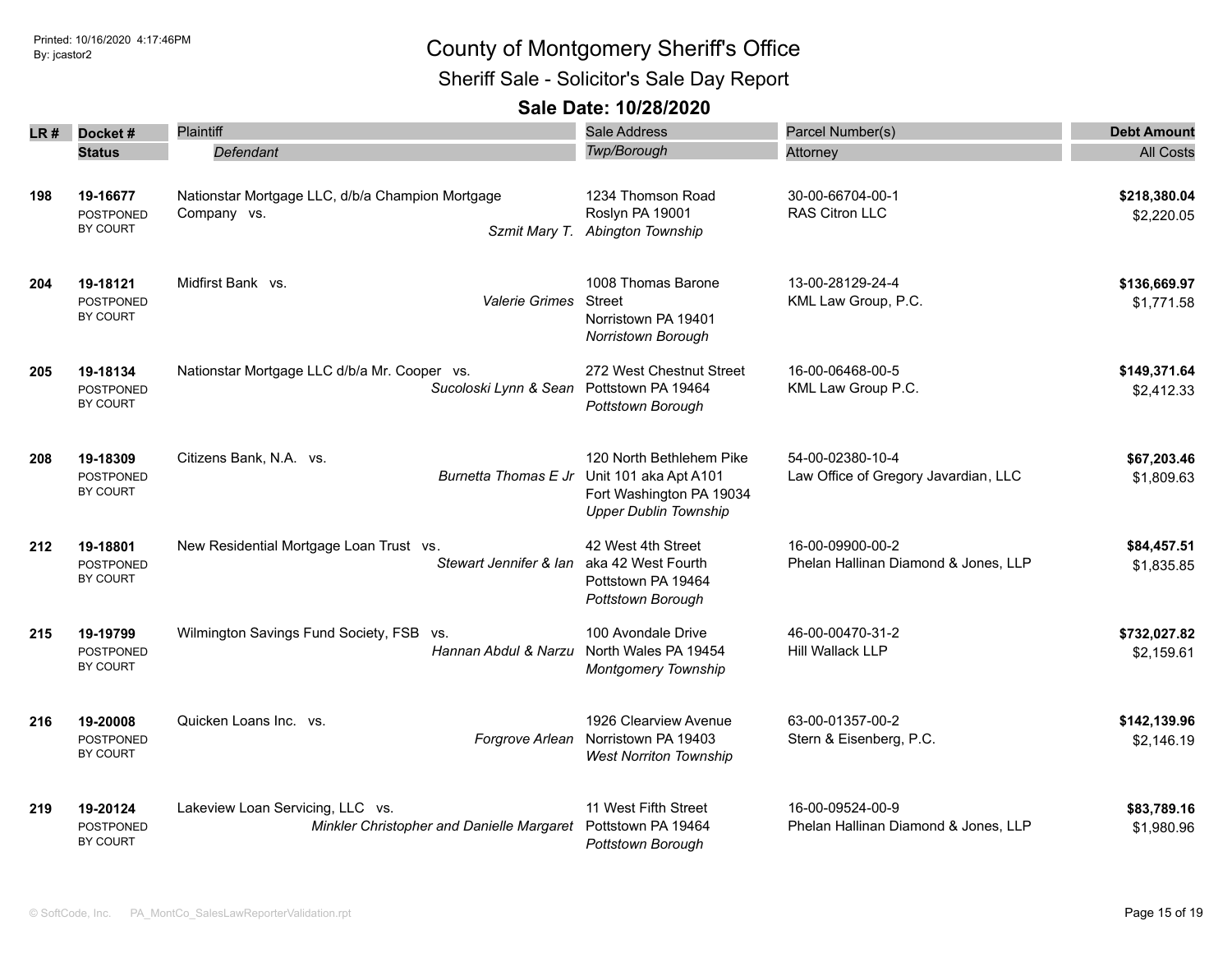Sheriff Sale - Solicitor's Sale Day Report

| LR # | Docket#                                         | Plaintiff                                                                                        | Sale Address                                                                         | Parcel Number(s)                                                         | <b>Debt Amount</b>         |
|------|-------------------------------------------------|--------------------------------------------------------------------------------------------------|--------------------------------------------------------------------------------------|--------------------------------------------------------------------------|----------------------------|
|      | <b>Status</b>                                   | Defendant                                                                                        | Twp/Borough                                                                          | Attorney                                                                 | <b>All Costs</b>           |
| 222  | 19-20698<br><b>POSTPONED</b><br>BY COURT        | Bank of America, N.A. vs.<br>Obermiller Joseph                                                   | 512 Canterbury Road<br>Jeffersonville PA 19403<br><b>West Norriton Township</b>      | 63-00-00881-19-9<br>Powers Kirn, LLC                                     | \$70,074.29<br>\$2,207.31  |
| 223  | 19-20745<br><b>POSTPONED</b><br>BY COURT        | American Heritage Federal Credit Union vs.<br>Another Investment 1 LLC, Parks Michael & Michelle | 456 Beech Street<br>Pottstown PA 19464<br>Pottstown Borough                          | 16-00-00916-00-4<br><b>Martson Law Offices</b>                           | \$76,099.77<br>\$2,427.34  |
| 224  | 19-20750<br><b>POSTPONED</b><br>BY COURT        | American Heritage Federal Credit Union vs.<br>WSI Investment LLC, Parks Michael & Michelle       | 1020 Willow Street<br>Norristown PA 19401<br>Norristown Borough                      | 13-00-38488-00-1<br><b>Martson Law Offices</b>                           | \$75,148.08<br>\$1,695.88  |
| 225  | 19-20762<br><b>POSTPONED</b><br><b>BY COURT</b> | American Heritage Federal Credit Union vs.<br>Another Investment 1 LLC, Parks Michael & Michelle | 1048 Willow Street<br>Norristown PA 19401<br>Norristown Borough                      | 13-00-38536-00-7<br>Martson Law Offices                                  | \$79,466.49<br>\$1,943.83  |
| 226  | 19-20780<br><b>POSTPONED</b><br>BY COURT        | US Bank National Association etc vs.<br>Rankin Maria                                             | 1 Unity Way<br>Phoenixville PA 19460<br><b>Upper Providence</b><br>Township          | 61-00-00723-00-1<br>Romano Garubo & Argentieri<br>Counselors at Law, LLC | \$549,503.89<br>\$1,777.21 |
| 227  | 19-20850<br><b>POSTPONED</b><br><b>BY COURT</b> | Tri County Area Federal Credit Union vs.<br><b>Foundation for Eldercare</b>                      | 1544 Glasgow Street<br>Pottstown PA 19464<br>Pottstown Borough                       | 16-00-19968-54-5<br>MacElree Harvey, Ltd.                                | \$147,655.56<br>\$1,781.42 |
| 230  | 19-21575<br><b>POSTPONED</b><br>BY COURT        | Freedom Mortgage Corporation vs.<br>Warren Nicholas J & Ana C                                    | 113 Oaklyn Avenue<br>Norristown PA 19403-1725<br><b>Lower Providence</b><br>Township | 43-00-09727-00-4<br>Phelan Hallinan Diamond & Jones, LLP                 | \$313,640.22<br>\$2,035.39 |
| 231  | 19-21611<br><b>POSTPONED</b><br>BY COURT        | Lakeview Loan Servicing, LLC vs.<br><b>Battistoni Tyler A</b>                                    | 312 Dotts Street<br>Pennsburg PA 18073<br>Pennsburg Borough                          | 15-00-00067-00-8<br>KML Law Group, P.C.                                  | \$135,048.44<br>\$1,580.84 |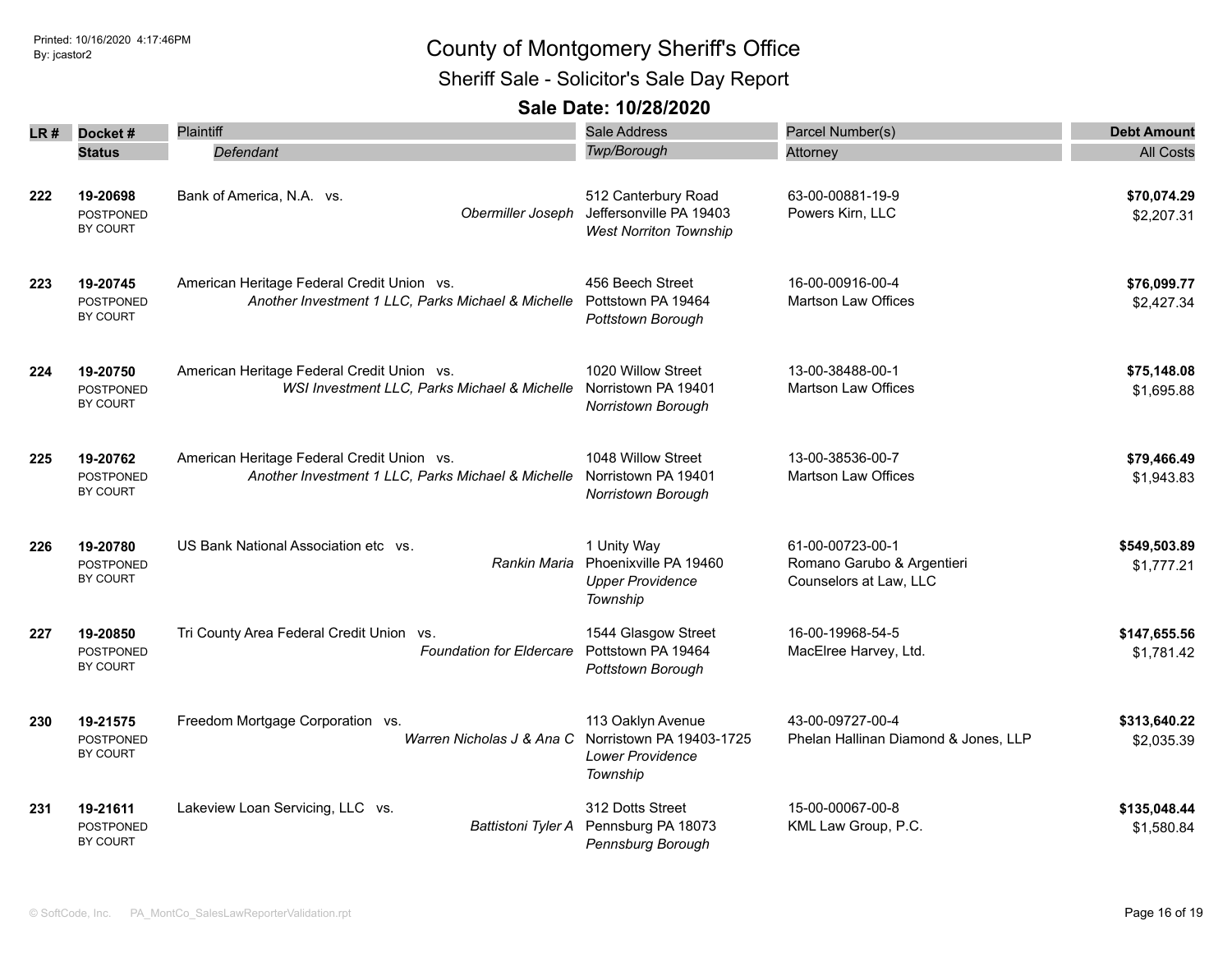Sheriff Sale - Solicitor's Sale Day Report

| LR # | Docket#                                         | <b>Plaintiff</b>                                                                                                                                                                 | <b>Sale Address</b>                                                                      | Parcel Number(s)                                         | <b>Debt Amount</b>         |
|------|-------------------------------------------------|----------------------------------------------------------------------------------------------------------------------------------------------------------------------------------|------------------------------------------------------------------------------------------|----------------------------------------------------------|----------------------------|
|      | <b>Status</b>                                   | Defendant                                                                                                                                                                        | Twp/Borough                                                                              | Attorney                                                 | <b>All Costs</b>           |
| 234  | 19-22410<br>POSTPONED<br>BY COURT               | U.S. Bank National Associaiton vs.<br>Stillman, Alicia M.                                                                                                                        | 73 Edgewood Street<br>Pottstown PA 19464<br>Pottstown Borough                            | 16-00-07220-00-9<br>KML Law Group, P.C.                  | \$178,281.91<br>\$1,692.06 |
| 235  | 19-22846<br><b>POSTPONED</b><br>BY COURT        | KeyBank, N.A. sbm First Niagara Bank, N.A. vs.<br>Unknown Heirs of Karla Fink aka Karla J. Fink (dec'd)<br>& Heather Kleinert Soley In Her Capacity as Heir                      | 15 Kearney Drive<br>North Wales PA 19454<br><b>Upper Gwynedd Township</b>                | 56-00-04493-07-7<br>KML Law Group, P.C.                  | \$54,459.55<br>\$1,630.64  |
| 236  | 19-22899<br>POSTPONED<br>BY COURT               | Provident Funding Associates, L.P. vs.<br>Wang Hui & Benz Robert Lansdale PA 19446                                                                                               | 102 Veronica Lane<br><b>Montgomery Township</b>                                          | 46-00-03151-05-2<br>Powers Kirn, LLC                     | \$329,048.10<br>\$1,916.24 |
| 237  | 19-23119<br>POSTPONED<br>BY COURT               | Wells Fargo Bank, NA vs.<br>Perrone Willliam J in His Capacity as Administrator of Norristown PA 19403-3062<br>the Estate of Anna L Trapani (dec'd) et al West Norriton Township | 74 Egypt Road                                                                            | 63-00-02083-00-5<br>Phelan Hallinan Diamond & Jones, LLP | \$111,833.45<br>\$2,908.89 |
| 241  | 19-23901<br><b>POSTPONED</b><br>BY COURT        | Legacy Mortgage Asset Trust vs.                                                                                                                                                  | 605 Foster Road<br>Chong Chom Suk Cheltenham PA 19012<br>Cheltenham Township             | 31-00-10270-00-4<br>Richard M.Squire & Associates, LLC   | \$323,559.69<br>\$2,307.49 |
| 244  | 19-24135<br><b>POSTPONED</b><br>BY COURT        | Legacy Mortgage Asset Trust vs.<br>Natuzzi Maria C. aka Maria Carmen                                                                                                             | 511 Andover Lane<br>Collegeville PA 19426<br><b>Upper Providence</b><br>Township         | 61-00-04991-02-4<br>Richard M. Squire & Associates, LLC  | \$210,131.78<br>\$1,868.86 |
| 245  | 19-24371<br>POSTPONED<br>BY COURT               | Bank of New York Mellon vs.<br>Bezabih Messay                                                                                                                                    | 19 Bunker Way<br>Pottstown PA 19464<br>Limerick Township                                 | 37-00-01856-41-1<br>Hladik Onorato & Federman, LLP       | \$422,542.26<br>\$2,054.63 |
| 247  | 19-24517<br><b>POSTPONED</b><br><b>BY COURT</b> | Citizens Bank, N.A. vs.<br>Reinhart Barry & Lizanne & USA                                                                                                                        | 518 Monticello Lane<br><b>Plymouth Meeting PA</b><br>19462<br><b>Whitemarsh Township</b> | 65-00-01336-22-8<br>Law Office of Gregory Javardian, LLC | \$414,084.67<br>\$3,627.55 |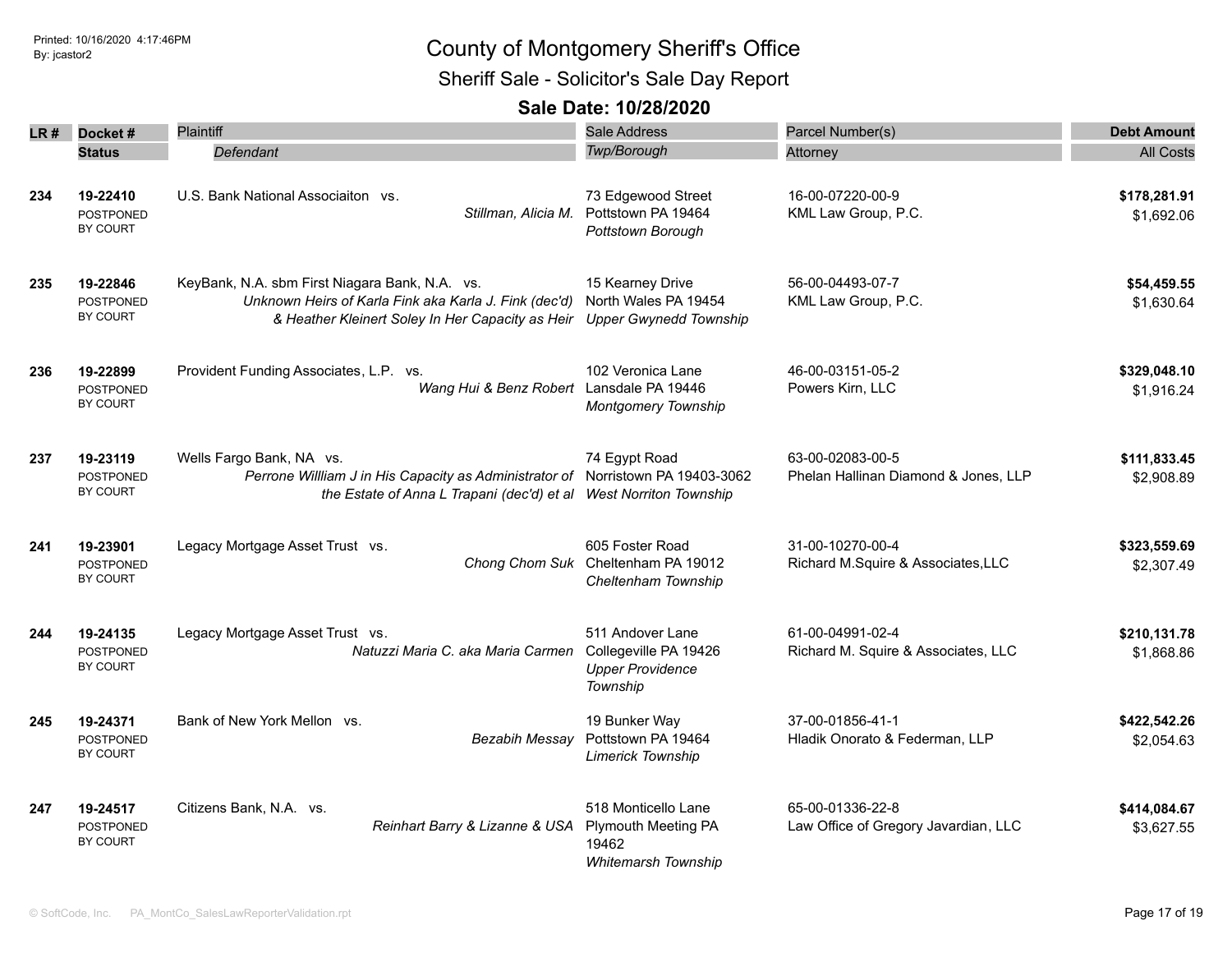Sheriff Sale - Solicitor's Sale Day Report

| LR# | Docket#                                         | Plaintiff                                                                                                                                      | <b>Sale Address</b>                                                                                  | Parcel Number(s)                                         | <b>Debt Amount</b>         |  |
|-----|-------------------------------------------------|------------------------------------------------------------------------------------------------------------------------------------------------|------------------------------------------------------------------------------------------------------|----------------------------------------------------------|----------------------------|--|
|     | <b>Status</b>                                   | Defendant                                                                                                                                      | <b>Twp/Borough</b>                                                                                   | Attorney                                                 | <b>All Costs</b>           |  |
| 248 | 19-24540<br>POSTPONED<br>BY COURT               | Bayview Loan Servicing, LLC vs.<br>Unknown Heirs the Estate of Wonderly Charles aka Ambler PA 19002<br>Wonderly Charles Kenneth Ambler Borough | 276 East Park Avenue                                                                                 | 01-00-03754-00-7<br>Manley Deas Kochalski, LLC           | \$138,371.50<br>\$2,458.64 |  |
| 249 | 19-24888<br><b>POSTPONED</b><br><b>BY COURT</b> | MTGLQ Investors, L.P. vs.<br>Pugliese Mary Ann G aka Pugliese Mary Ann                                                                         | 26 East Broad Street<br>Hatfield PA 19440-2401<br><b>Hatfield Borough</b>                            | 09-00-00106-00-2<br>Phelan Hallinan Diamond & Jones, LLP | \$197,403.59<br>\$2,828.11 |  |
| 250 | 19-25071<br>POSTPONED<br><b>BY COURT</b>        | 1900 Capital Trust II vs.<br>McHugh John F & Joyce M                                                                                           | 666 West Germantown<br>Pike Unit 1714<br>Plymouth Meeting PA<br>19462                                | 49-00-04107-44-3<br>Hill Wallack, LLP                    | \$170,008.98<br>\$1,899.30 |  |
| 251 | 19-25277<br><b>POSTPONED</b><br>BY COURT        | Keystone Business Credit, LLC vs.<br>Court Street Builders, LLC, et al                                                                         | <b>Plymouth Township</b><br>1276 Meetinghouse Road<br>North Wales PA 19436<br>Lower Gwynedd Township | 39-00-02710-00-5<br>Eisenberg, Gold & Agrawal, PC        | \$465,611.73<br>\$2,637.01 |  |
| 253 | 19-26066<br>POSTPONED<br><b>BY COURT</b>        | LSF8 Master Participation Trust vs.<br>Hollinger Timothy aka Timothy M & Connie                                                                | 454 School Lane<br>Harleysville PA 19438<br>Lower Salford Township                                   | 50-00-03976-00-6<br>Manley Deas Kochalski, LLC           | \$349,349.52<br>\$1,827.08 |  |
| 255 | 19-26189<br><b>POSTPONED</b><br><b>BY COURT</b> | Diplomat Property Manager, LLC vs.<br>Jacobs Stephen C & Linda A Perkiomenville PA 18074                                                       | 246 Fulmer Road<br>Lower Frederick Township                                                          | 38-00-00386-00-8<br>Hill Wallack, LLP                    | \$192,333.76<br>\$2,108.10 |  |
| 256 | 19-26524<br>POSTPONED<br>BY COURT               | Fidelity Savings & Loan Association of Bucks County vs.<br><b>Rubin Marcia</b>                                                                 | 412 West Airy Street<br>Norristown PA 19401<br>Norristown Borough                                    | 13-00-00736-00-7<br>Kivitz & Kivitz P.C.                 | \$70,322.81<br>\$1,631.75  |  |
| 257 | 19-26531<br><b>POSTPONED</b><br><b>BY COURT</b> | Fidelity Savings & Loan Association of Bucks County vs.<br>Source One Properties, Inc.                                                         | 912 West Washington<br>Street<br>Norristown PA 19401<br>Norristown Borough                           | 13-00-38064-00-2<br>Kivitz & Kivitz, P.C.                | \$210,752.38<br>\$1,600.13 |  |